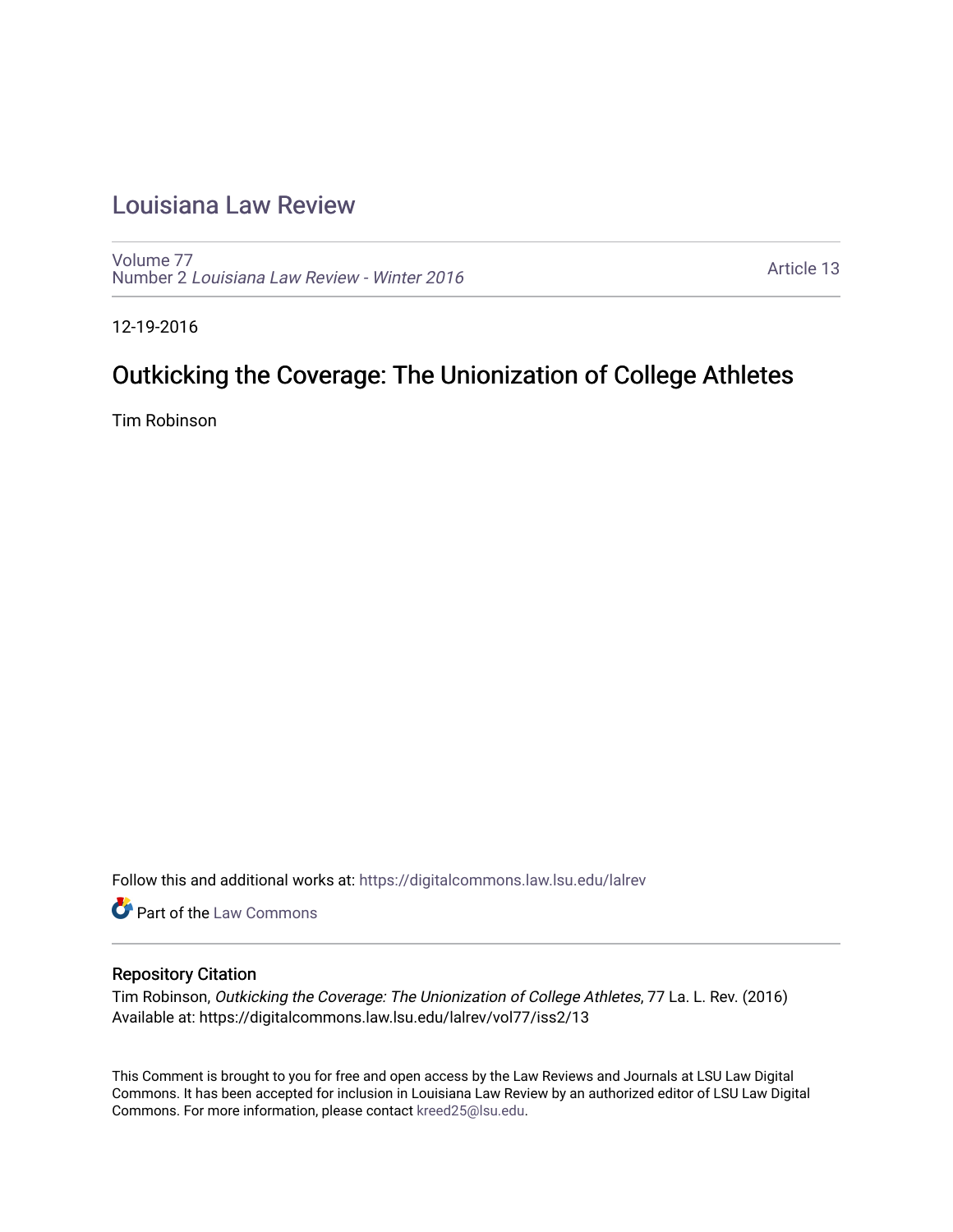# **Outkicking the Coverage: The Unionization of College Athletes**

#### **INTRODUCTION**

Few industries have experienced the growth that college football has sustained in recent decades.<sup>1</sup> The athletes are bigger, the stadiums are cathedrals, and revenues of major college football programs have soared to unprecedented heights.<sup>2</sup> This surge in popularity has induced substantial changes to the sport and has given rise to numerous issues that must be addressed if college football is to maintain its meteoric rise.<sup>3</sup> The evolving role of student-athletes has created questions regarding how these individuals fit into the modern landscape of college football; in particular, the issue has arisen regarding whether athletes may be considered employees for the purposes of federal labor law. Recently, a group of scholarship football players at Northwestern University attempted to answer this question.<sup>4</sup>

In January 2014, the College Athletic Players Association ("CAPA") petitioned the National Labor Relations Board (the "NLRB") to represent a collective bargaining unit consisting of scholarship football players at Northwestern University.<sup>5</sup> In doing so, the athletes presented a novel question: are college athletes considered employees for purposes of federal labor law standards? If so, then these athletes are entitled to the rights prescribed to all employees under the National Labor Relations Act ("NLRA"), including the right to unionize and collectively bargain; if they are not employees, then they are excluded from coverage under the Act and are not entitled to any of the rights granted therein. Ultimately, the

2. *See id.* 

Copyright 2016, by TIM ROBINSON.

<sup>1.</sup> *See* Eric Chemi, *The Amazing Growth in College Football Revenues*, BLOOMBERG BUSINESS (Sept. 27, 2013, 12:42 PM), http://www.bloomberg.com/bw/ articles/2013-09-26/the-amazing-growth-in-college-football-revenues [https://perma .cc/BF4H-SVYX].

<sup>3.</sup> *See* Kieran McCauley, *College Athletes Shouldn't Be Paid*, DAILY LOCAL NEWS (Apr. 28, 2015), http://www.dailylocal.com/article/DL/20150428/SPORTS /150429826 [https://perma.cc/53FQ-5WUW].

<sup>4.</sup> Tom Farrey, *Kain Colter Starts Union Movement*, ESPN (Jan. 28, 2014), http://espn.go.com/espn/otl/story/\_/id/10363430/outside-lines-northwestern-wildcats -football-players-trying-join-labor-union [https://perma.cc/B6UL-Y5Z4].

<sup>5.</sup> *Id.*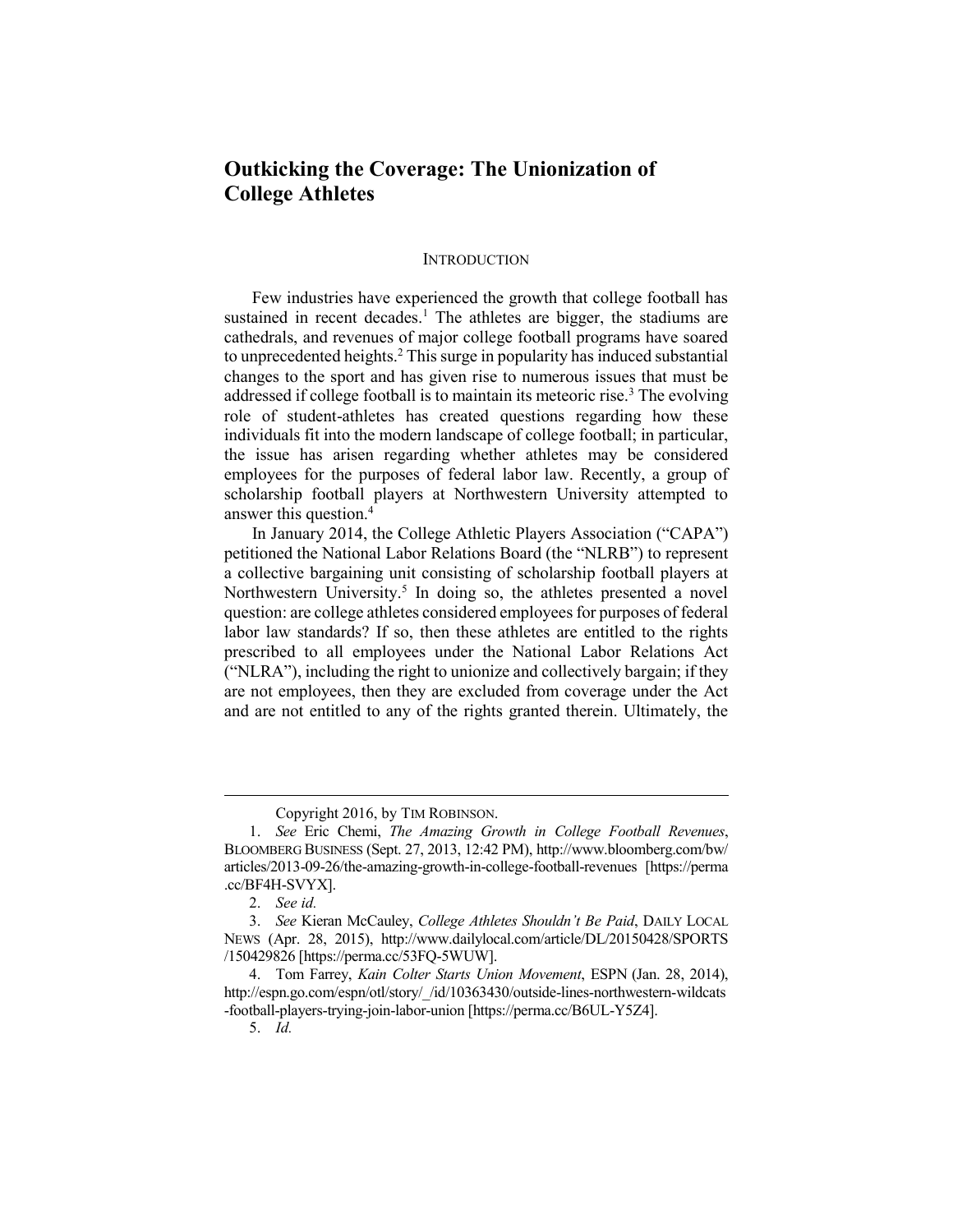$NLRB$  eluded the question for policy reasons.<sup>6</sup> However, the question remains—what is the status of college athletes under federal labor law?

This Comment attempts to predict the outcome of this important issue. Part I provides background on the administrative domain that will determine the status of college athletes. Discussing factors relevant to this determination, Part II explains the National Labor Relations Board's prior decisions involving college students—specifically, graduate students performing teaching and research duties in return for some form of financial aid. Part III presents the recent petition filed by the Northwestern University scholarship football players and analyzes both the regional director's original decision and the most recent decision issued by the National Labor Relations Board in August 2015. Finally, Part IV offers a two-pronged solution in which the NLRB would recognize scholarship college athletes as employees under the NLRA and subsequently establish a separate class of employees that retains certain rights under the Act but is restricted from collective bargaining.

## I. THE NATIONAL LABOR RELATIONS ACT

Congress enacted the National Labor Relations  $Act^7$  on July 5, 1935, marking the beginning of modern federal regulation of labor relations. The NLRA embodies the national labor policy of the United States and provides the framework by which employers and employees interact, in the context of both union and non-union activity.

#### *A. Background and Purpose of the Act*

The primary function of the Act was to promote peace between labor and management.<sup>8</sup> In response to instability arising from employers' unwillingness to recognize certain rights of employees, Congress sought

<sup>6.</sup> Ben Strauss, *N.L.R.B. Rejects Northwestern Football Players' Union Bid*, N.Y. TIMES (Aug. 17, 2015), http://www.nytimes.com/2015/08/18/sports/ncaafootball/nlrbsays-northwestern-football-players-cannot-unionize.html? r=0 [https://perma.cc/VYJ5 -TLF7].

<sup>7.</sup> National Labor Relations Act, 29 U.S.C. §§ 151–169 (2012).

<sup>8.</sup> *See* 1 THE DEVELOPING LABOR LAW: THE BOARD, THE COURTS, AND THE NATIONAL LABOR RELATIONS ACT 27–28 (John E. Higgins, Jr. et al. eds., 6th ed. 2012) [hereinafter THE DEVELOPING LABOR LAW]. There is some discussion among commentators that the purpose of promoting industrial peace has been overstated by the Board and that the Act was actually meant to act as a weapon against the Great Depression. *See, e.g.*, Kenneth Casebeer, *Holder of the Pen: An Interview with Leon Keyserling on Drafting the Wagner Act*, 42 U. MIAMI L. REV. 285, 320–22 (1987).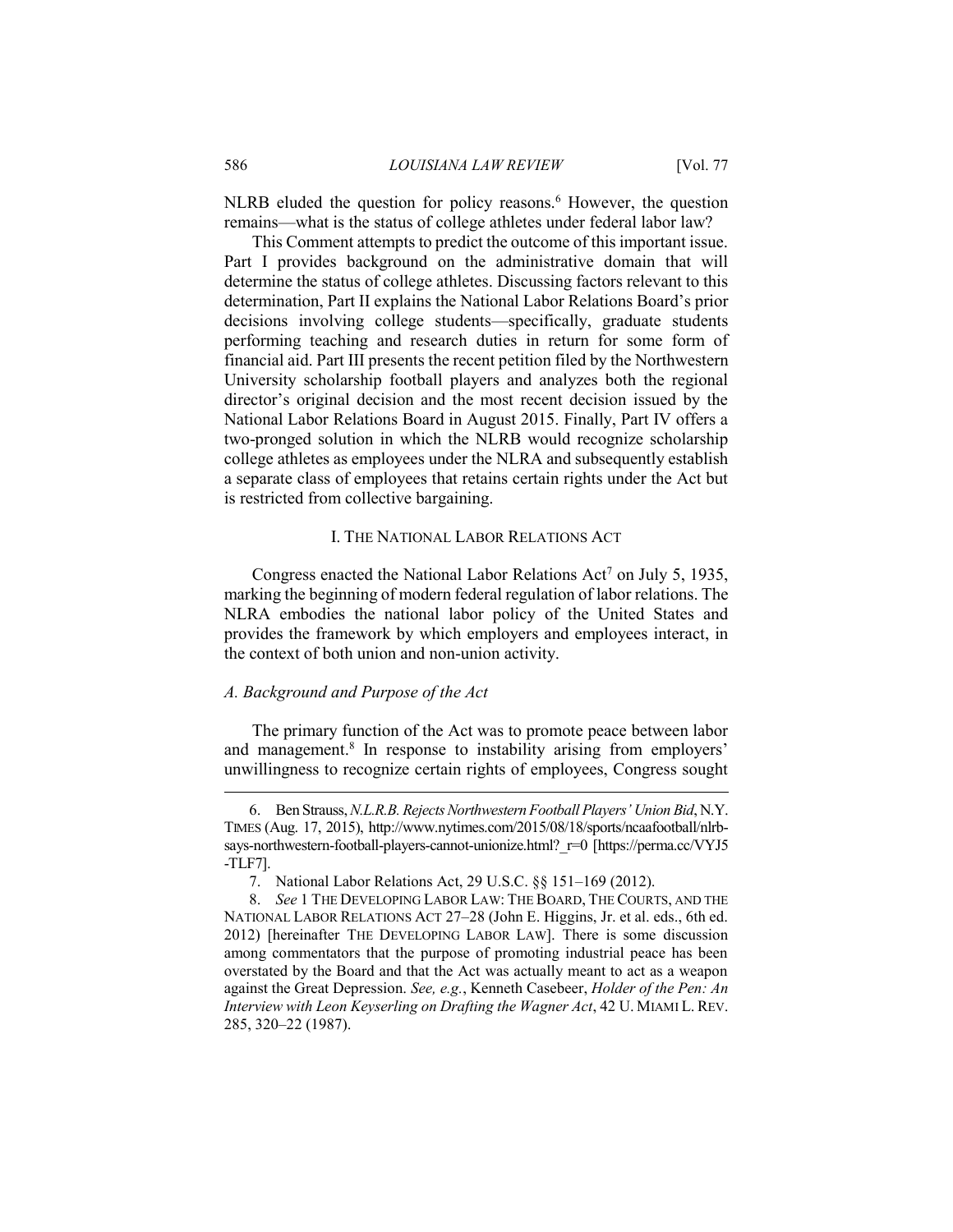to protect those rights by encouraging collective bargaining, and, further, to curtail certain private sector labor and management practices that were harmful to the national economy.<sup>9</sup>

Relevant sections of the NLRA define and protect the rights of employers and employees. Section 2 provides definitions for the entire Act, including "employer" and "employee."<sup>10</sup> Section 7 expressly lists employee rights that are protected by the Act, and section 8 safeguards these rights by prohibiting "unfair labor practices" by employers.<sup>11</sup> Finally, section 9 creates the process by which the National Labor Relations Board conducts representation proceedings.<sup>12</sup> Any inquiry into the status of college athletes necessarily begins with an analysis of these sections of the NLRA.

## *B. Section 2(3): Employees*

The NLRA defines "employee" broadly in section 2(3), declaring, "the term 'employee' shall include any employee, and shall not be limited to the employees of a particular employer, unless this subchapter explicitly states otherwise."<sup>13</sup> The Board generally finds little difficulty in applying the broad definition found in section  $2(3)$ .<sup>14</sup> With few exceptions, if an individual is not in an excluded category of employees and works for an employer, the Board will assume that the individual is covered by the Act. $15$ 

The NLRA originally did not plainly exclude independent contractors from coverage. However, as amended by the 1947 Labor Management Relations Act (the "Taft-Hartley Act"), section 2(3) provides that the term "employee" shall not include "any individual having the status of an independent contractor."<sup>16</sup> The Supreme Court has found that Congress's purpose for excluding independent contractors was to have the Board and

- 15. THE DEVELOPING LABOR LAW, *supra* note 8, at 2836.
- 16. 29 U.S.C. § 152(3).

<sup>9.</sup> OFFICE OF GEN. COUNSEL, NAT'L LABOR RELATIONS BD., BASIC GUIDE TO THE NATIONAL LABOR RELATIONS ACT 1 (1997).

<sup>10.</sup> 29 U.S.C. § 152 (2012).

<sup>11.</sup> *Id*. §§ 157–158.

<sup>12.</sup> *Id*. § 159.

<sup>13.</sup> *Id*. § 152(3).

<sup>14.</sup> *Id*. § 152(3) (citing as exceptions to the definition of "employee" (1) agricultural laborers; (2) laborers in domestic service of any family or person at his home; (3) individuals employed by his parent or spouse; (4) independent contractors; (5) supervisor; (6) individuals employed by employers subject to the Railway Labor Act; and (7) any individual employed by any other person who is not an employer as defined by the Act).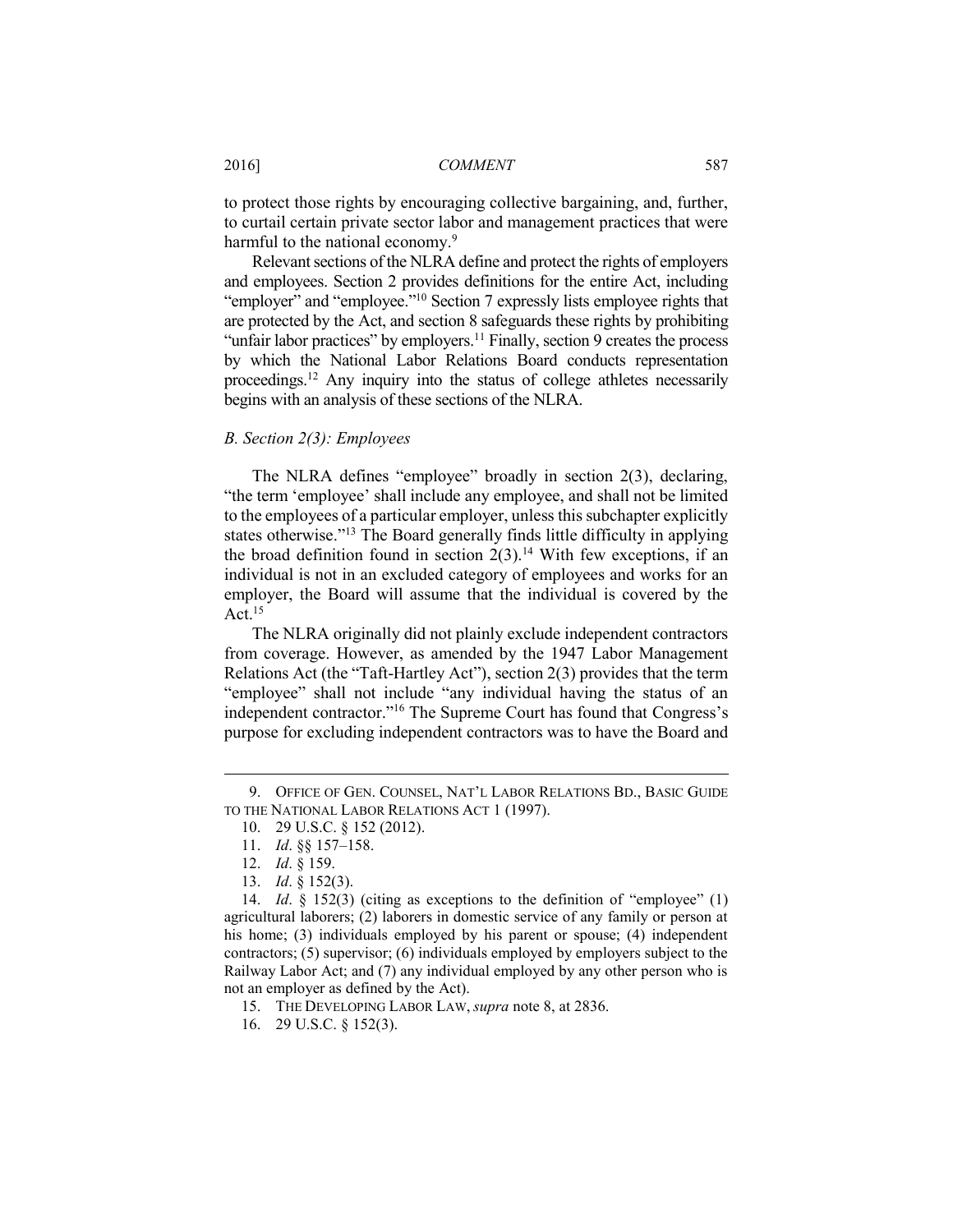courts apply the common law agency test in distinguishing between employees and independent contractors.<sup>17</sup>

*United Insurance* is the preeminent guide for the Board to distinguish between employees and independent contractors, and recent Supreme Court decisions have affirmed the use of common law principles as the test for determining employee status.<sup>18</sup> In *NLRB v. Town & Country Electric, Inc.*, the Court explained that when there is doubt as to Congress's intended meaning of a term, courts should infer that Congress intended to incorporate the "established meaning of [the] term."<sup>19</sup> Thus, when Congress uses the term "employee" without defining it, it should be inferred that Congress meant to incorporate the conventional master-servant relationship set forth by common law agency doctrine.<sup>20</sup> The NLRB also recognizes the application of the common law agency principles to the determination of employee status and applies the master-servant test.<sup>21</sup> The Restatement (Second) of Agency defines a "servant" as "an agent employed by a master to perform service in his affairs whose physical conduct in the performance of the service is controlled or is subject to the right to control by the master."<sup>22</sup> Therefore, when questions arise over the employee status of certain individuals, as in the case of scholarship student-athletes, the Board will analyze, among other factors, whether the individual performs services under the control and direction of the employer and whether the individual is compensated for these services  $23$ 

<sup>17.</sup> NLRB v. United Insurance Co. of America, 390 U.S. 254, 256 (1968).

<sup>18.</sup> *See* Roadway Package Sys., Inc., 326 N.L.R.B. 842, 849 (1998); NLRB v. Town & Country Electric, 516 U.S. 85, 89 (1995) (explaining that the determination as to employee status under the Act must be based on the ordinary meaning of the term "employee" as reflected in the common law concept of a "master-servant" relationship); Nationwide Mut. Ins. Co. v. Darden, 503 U.S. 318 (1992).

<sup>19.</sup> 516 U.S. at 94 (citing *Nationwide Mut. Ins. Co.*, 503 U.S. at 233–23 (quoting Cmty. for Creative Non-Violence v. Reid, 490 U.S. 730, 739–40(1989)).

<sup>20.</sup> *Id*. The common law master-servant relationship exists when "a servant performs services for another, under the other's control or right of control, and in return for payment." N.Y. Univ., 332 N.L.R.B. 1205, 1206 (2000).

<sup>21.</sup> *See* Trustees of Columbia Univ*.*, 264 N.L.R.B. No. 90 at \*4–5, Aug. 23, 2016 (quoting *Town & Country Electric*, 516 U.S. at 94) ("But it is well established that 'when Congress uses the term 'employee' in a statute that does not define the term, courts interpreting the statute 'must infer, unless the statute otherwise dictates, that Congress means to incorporate the established meaning'' of the term, with reference to 'common-law agency doctrine.'").

<sup>22.</sup> *See* RESTATEMENT (SECOND) OF AGENCY § 2(2) (AM. LAW INST. 1958).

<sup>23.</sup> *See id.*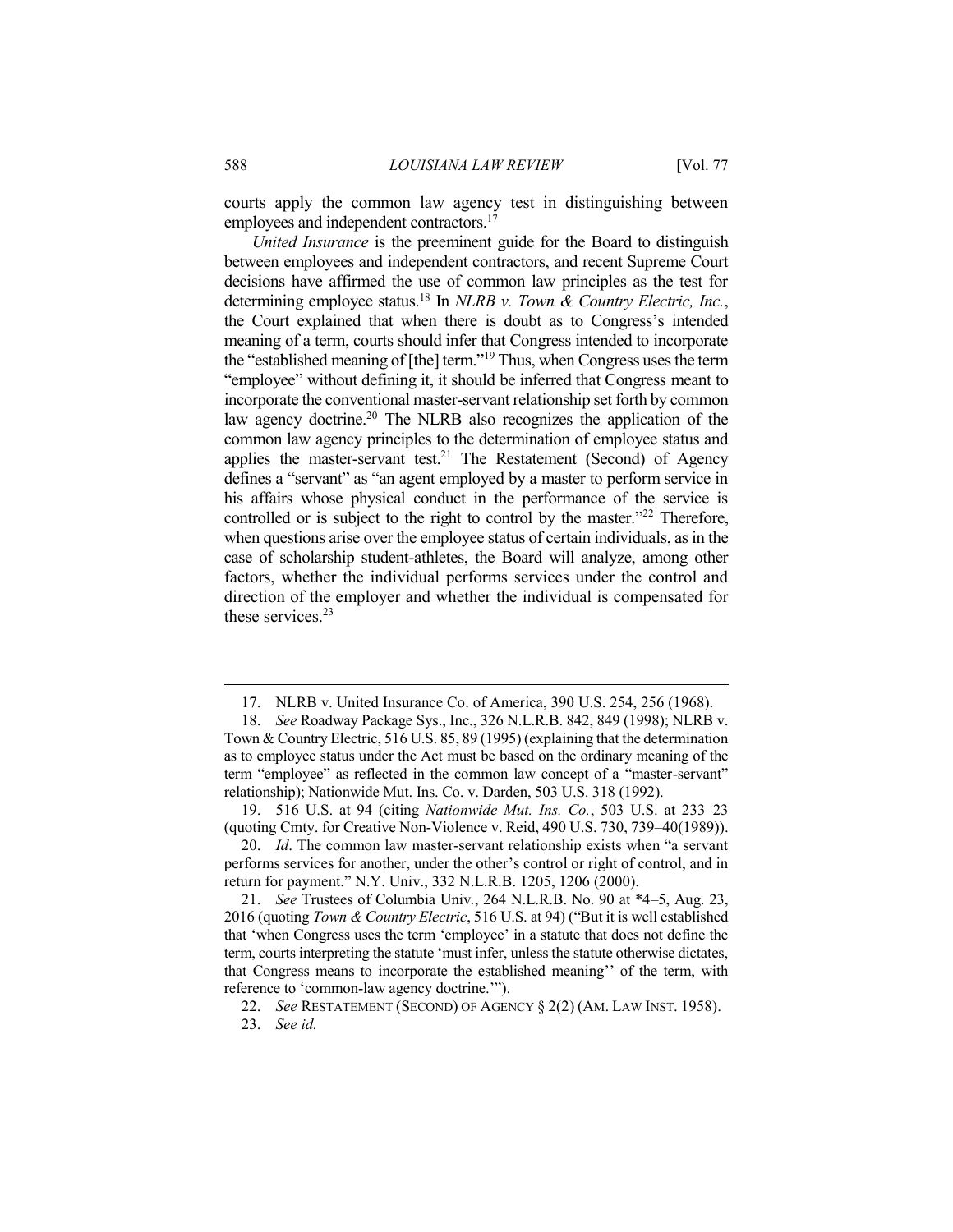## *C. Section 7: Rights of Employees*

The principal concern of the NLRA is the protection of employees' rights, both individually and collectively.<sup>24</sup> To effectuate this policy, Congress promulgated section 7, which sets forth the rights afforded to covered individuals.<sup>25</sup> The Act offers protection to employees for unionized activities or conduct unrelated to union organizations, as well as the right to abstain from such activities.<sup>26</sup> Section 7 further safeguards an employee's right to self-organization and to collectively bargain with an employer.<sup>27</sup> The Board has interpreted these protections broadly with the understanding that the underlying purpose of the Act was to suppress workplace disputes arising from employers refusing to bargain with their employees.<sup>28</sup>

Although security of employee rights under the NLRA is more commonly associated with union activity, section 7 further extends to "other concerted activities for . . . mutual aid or protection."<sup>29</sup> The Act lists two types of protected concerted activities—those engaged in for the purpose of collective bargaining and those engaged in for other mutual aid or protection.<sup>30</sup> Thus, the protected activity must be both "concerted" in nature and must be aimed at either collective bargaining or other mutual aid or protection. A "concerted activity" does not necessarily require direct group action; rather, the Board will look to the purpose and effect of the activity.<sup>31</sup> For example, if an individual employee has been designated to act on the behalf of a group of employees, that individual is deemed to be engaging in concerted activities.<sup>32</sup> Also, courts have held that the actions

 $\overline{a}$ 

30. *See id.*

32. *Id.*

<sup>24.</sup> *See* 29 U.S.C. § 151 (2012) ("It is hereby declared to be the policy of the United States . . . [to protect] the exercise by workers of full freedom of association, self-organization, and designation of representatives of their own choosing, for the purpose of negotiating the terms and conditions of their employment or other mutual aid or protection.").

<sup>25.</sup> *Id*. § 157 ("Employees shall have the right to self-organization, to form, join, or assist labor organizations, to bargain collectively through representatives of their own choosing, and to engage in other concerted activities for the purpose of collective bargaining or other mutual aid or protection, and shall also have the right to refrain from any or all of such activities except to the extent that such right may be affected by an agreement requiring membership in a labor organization as a condition of employment . . . .").

<sup>26.</sup> *See id.* 

<sup>27.</sup> *Id.*

<sup>28.</sup> *See id*. § 151.

<sup>29.</sup> *Id*. § 157.

<sup>31.</sup> *See* THE DEVELOPING LABOR LAW, *supra* note 8, at 2836.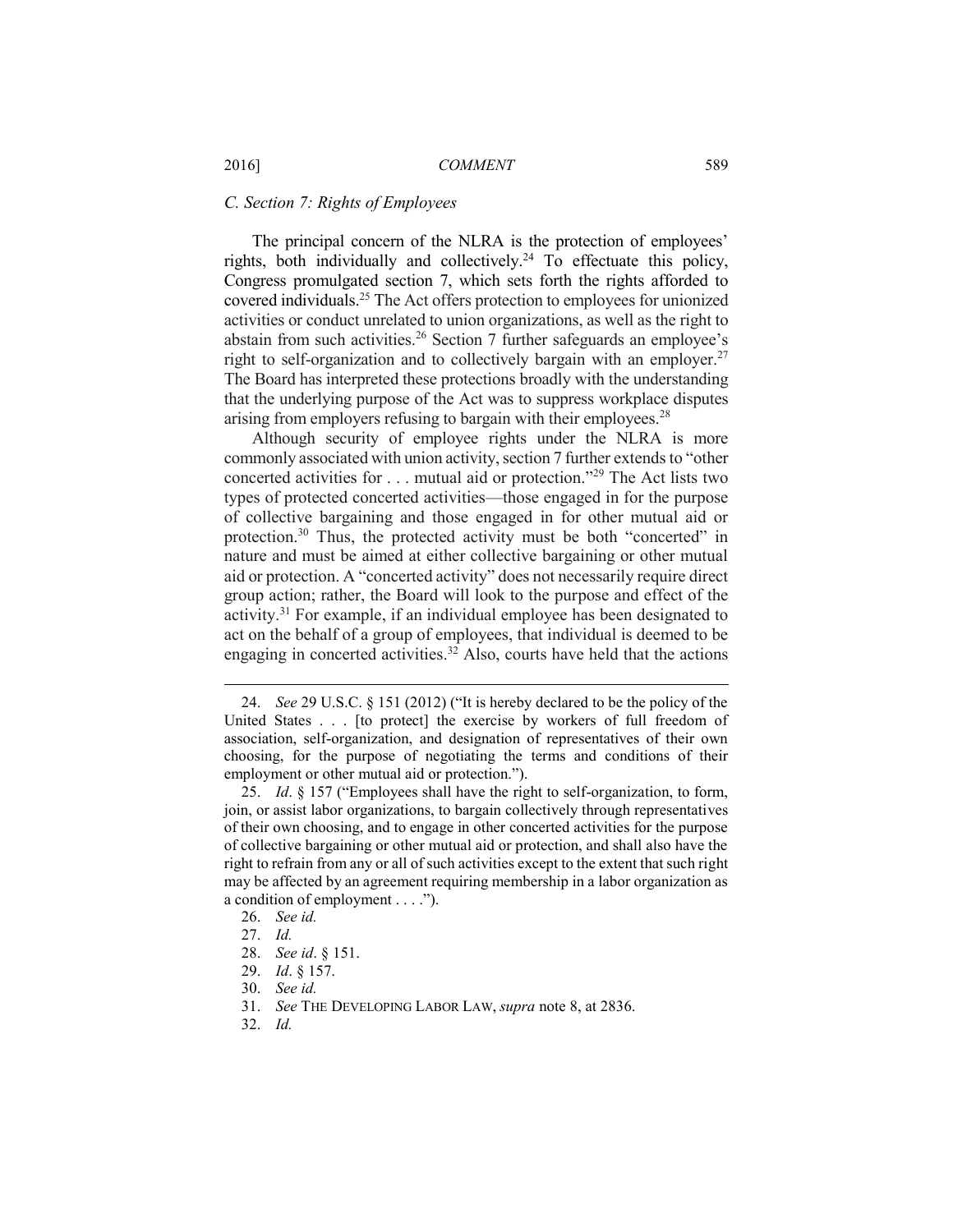of a single employee, intended to initiate group activity, meet the concerted activity requirement.<sup>33</sup>

In *Eastex, Inc. v. NLRB*, the Supreme Court acknowledged that Congress intended the "mutual aid and protection" clause to broaden the scope of protection beyond actions associated with union activity.<sup>34</sup> Section 7 therefore includes concerted activities "in support of employees of employers other than their own,"<sup>35</sup> and also efforts "seeking to improve the terms and conditions of employment or to otherwise improve their circumstances as employees through means other than the immediate employee-employer relationship."<sup>36</sup>

If scholarship athletes are employees under the NLRA, then they would be entitled to each of these rights listed in section 7, meaning that they would be permitted to form collective bargaining units and engage in non-union concerted activity for their protection. The Act empowers the National Labor Relations Board to resolve federal labor law disputes and therefore empowers the Board to determine the status of college athletes.

#### *D. The NLRB*

The NLRB is tasked with administering and enforcing the NLRA and is composed of a five-member panel, $37$  the General Counsel, and 33 Regional Offices.<sup>38</sup> The two primary functions of the Board are remedying unfair labor practices, as defined by the Act, and conducting representation proceedings to determine the status of labor organizations.<sup>39</sup>

#### *1. Authority of the NLRB*

Fundamentally, the NLRB is an administrative agency that obtains its authority from Congress through the NLRA.<sup>40</sup> Congress's power to regulate labor-management relations is limited by the Commerce Clause of the Constitution, which restricts Congressional regulation to enterprises

<sup>33.</sup> *See, e.g.*, NLRB v. Caval Tool Div., Chromalloy Gas Turbine Corp., 262 F.3d 184, 186 (2d Cir. 2001).

<sup>34.</sup> Eastex v. NLRB, 437 U.S. 556, 565 (1978).

<sup>35.</sup> *Id.* at 564; *see, e.g.*, NLRB v. J.G. Boswell Co., 136 F.2d 583 (9th Cir. 1943) (finding a right to express sympathy for striking employees of another employer). 36. *Eastex*, 437 U.S. at 565.

<sup>37.</sup> Board Members are appointed by the President and approved by the Senate

for five-year terms. *See* THE DEVELOPING LABOR LAW, *supra* note 8, at 2824–25.

<sup>38.</sup> BASIC GUIDE TO THE NATIONAL LABOR RELATIONS ACT,*supra* note 9, at 33.

<sup>39.</sup> *See* 29 U.S.C. §§ 159(b)–(c), 160(a) (2012).

<sup>40.</sup> *Id.* § 153.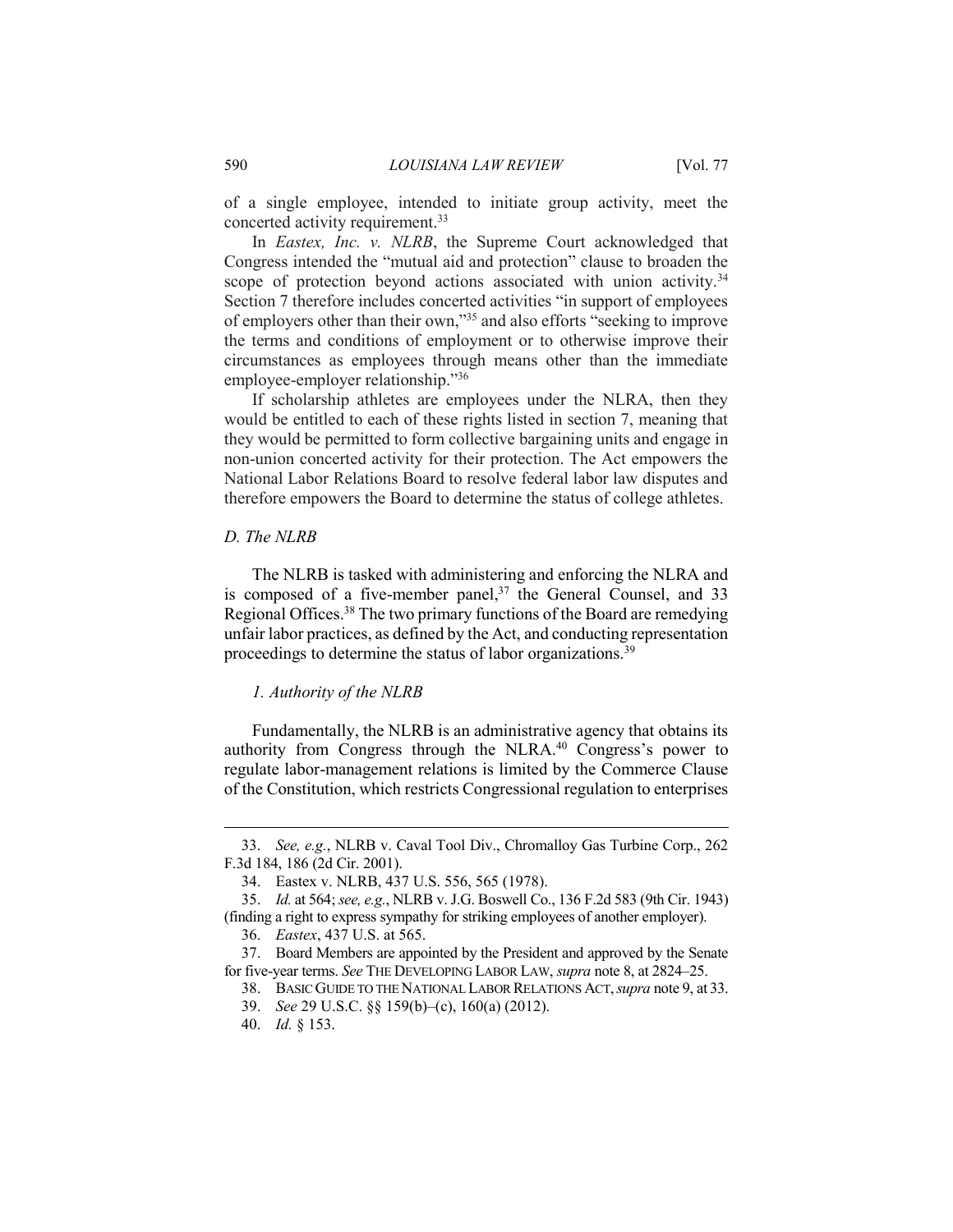whose operations affect commerce.<sup>41</sup> Therefore, the Board's authority is limited to cases in which an employer's operations "affect commerce."<sup>42</sup>

The NLRB's authority extends only to "employers" under the Act, and section 2(2), which defines the term "employer," excludes "the United States or any wholly owned Government corporation, or any Federal Reserve Bank, or any State or political subdivision thereof."<sup>43</sup> Therefore, publicly owned state colleges and universities are not subject to the Board's authority. Rather, only private institutions, like Northwestern University, are governed by the NLRA.<sup>44</sup>

Every case before the NLRB begins in the regional offices, either with the filing of petitions in representation cases or through charges brought against an employer in unfair labor practice cases.<sup>45</sup> Each regional office is under the immediate direction of a regional director that investigates all petitions and charges, conducts representation hearings and elections, and prosecutes unfair labor practice cases.<sup>46</sup> Through this procedure, the Northwestern football players began their effort toward unionization by filing a representation petition with the regional director's office in Chicago.<sup>47</sup>

# *2. Representation Procedure*

The Board has delegated its authority in all representation matters to its regional directors.<sup>48</sup> Section  $9(c)$  of the Act outlines the procedure for representation cases, which begins with the filing of a petition in the appropriate regional office.<sup>49</sup> Once the petition is filed, the regional staff conducts investigation proceedings to gauge the viability of the individuals'

<sup>41.</sup> U.S. CONST. art. I, § 8, cl. 3 ("The Congress shall have Power . . . To regulate Commerce with foreign Nations, and among the several States, and with the Indian Tribes  $\dots$ .").

<sup>42.</sup> BASIC GUIDE TO THE NATIONAL LABOR RELATIONS ACT, *supra* note 9, at 33. "Commerce" is understood to include "trade, traffic, transportation, or communication within the District of Columbia or any Territory of the United States; or between any State or Territory and any other State, Territory, or the District of Columbia; or between two points in the same state, but through any other State, Territory, the District of Columbia, or a foreign country." *Id*.

<sup>43.</sup> 29 U.S.C. § 152(2).

<sup>44.</sup> *Id*.

<sup>45.</sup> THE DEVELOPING LABOR LAW, *supra* note 8, at 2830.

<sup>46.</sup> *Id.*

<sup>47.</sup> Northwestern Univ. & Coll. Athletes Players Ass'n, 362 N.L.R.B. No. 167 (Aug. 17, 2015).

<sup>48.</sup> THE DEVELOPING LABOR LAW, *supra* note 8, at 2841.

<sup>49.</sup> 29 U.S.C. § 159(c).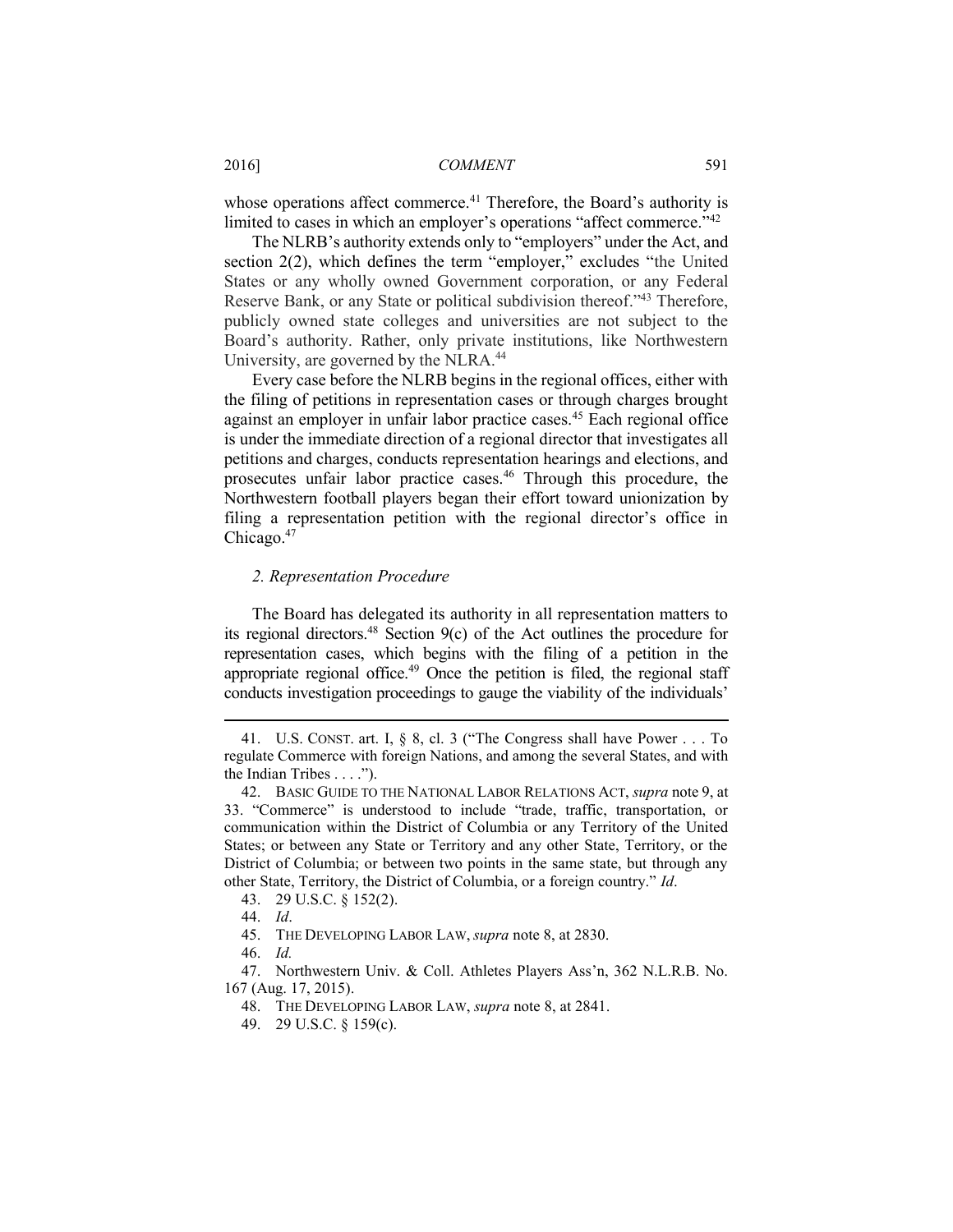claim.<sup>50</sup> Following the investigation and formal representation hearing, the hearing officer submits a report to the regional director summarizing the issues of the case without making any recommendations.<sup>51</sup> The final decision by the regional director includes a finding of facts, the conclusions of law, and either a direction of election or an order dismissing the petition.<sup>52</sup> In any case in which the regional director issues a ruling, any party may file a request for the Board to review that decision.<sup>53</sup> The NLRB has reviewed the status of numerous potential bargaining units through this procedure, including those composed of certain types of graduate students, which could be analogized to any potential group of college athletes.<sup>54</sup>

# II. EARLY NLRB DECISIONS

The National Labor Relations Board recognized that the Northwestern football team's petition presented an issue of first impression, in that the Board had never been asked to determine the status of college athletes under the NLRA.<sup>55</sup> However, the Board has often been called upon to determine the status of other types of students in the academic arena.<sup>56</sup> Graduate students frequently perform teaching functions, generally under the direct supervision of faculty members, while receiving financial assistance to attend the university—thus, these graduate students would presumably meet the common law master-servant test for employees.<sup>57</sup> Nevertheless, for many years, the Board found graduate assistants to be "primarily students" and thus excluded from coverage under the Act.<sup>58</sup> Then, in 2000, faced with a petition by graduate students at New York

- 52. 29 C.F.R. §102.67(a)–(b) (2016).
- 53. *Id.*

 $\overline{a}$ 

54. *See infra* Part II.

55. Northwestern Univ. & Coll. Athletes Players Ass'n, 362 N.L.R.B. No. 167 (Aug. 17, 2015).

56. *See, e.g.*, Trustees of Columbia Univ*.*, 264 N.L.R.B. No. 90 (Aug. 23, 2016); *see also* Brown Univ., 342 N.L.R.B. 483 (2004); N.Y. Univ., 332 N.L.R.B. 1205 (2000); The Leland Stanford Junior Univ., 214 N.L.R.B. 621 (1974); Adelphi Univ., 195 N.L.R.B. 639, 640 (1972).

57. *See* RESTATEMENT (SECOND) OF AGENCY § 2(2) (AM. LAW INST. 1958).

58. *See, e.g.*, *Adelphi Univ.*, 195 N.L.R.B. at 640; *see also The Leland Stanford Junior Univ.*, 214 N.L.R.B. at 623.

<sup>50.</sup> THE DEVELOPING LABOR LAW, *supra* note 8, at 2836. Specifically, the staff will determine whether the Board has jurisdiction, whether there is a sufficient showing of interest, whether there exist statutory or policy reasons for precluding an election, and will establish the scope and composition of the collective bargaining unit. *Id.*

<sup>51.</sup> *Id.* at 2840.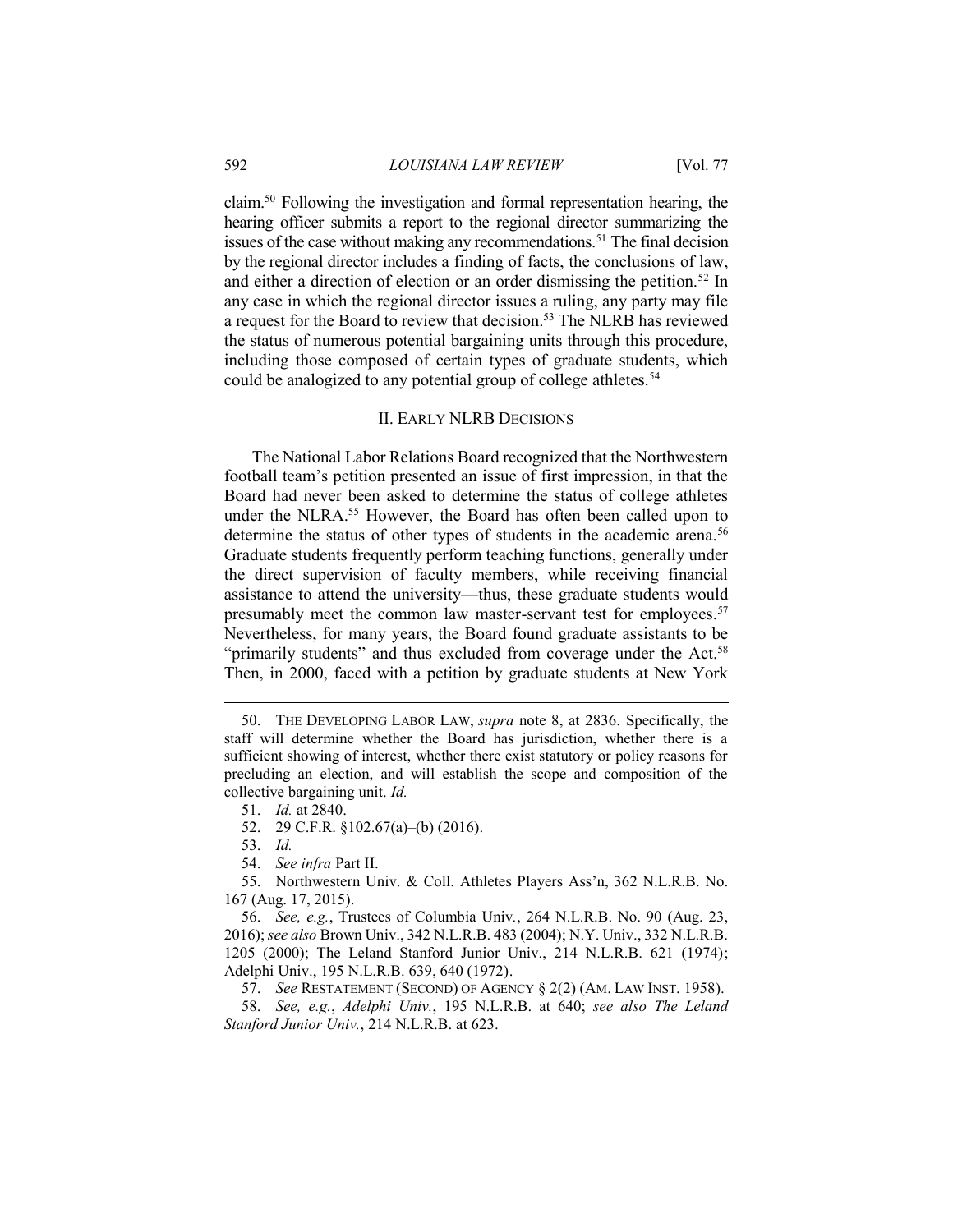University, the Board reconsidered its position and held that certain graduate students were employees under section  $2(3)$ <sup>59</sup>. The Board subsequently returned to its original stance and determined that graduate assistants were not employees within the meaning of the Act. $60$  Recently, the Board returned to its reasoning in *New York University*<sup>61</sup> and applied the master-servant test to a group of graduate students from Columbia University.<sup>62</sup> The Board ultimately determined that the students were employees under the NLRA.<sup>63</sup> Thus, as it stands, graduate students at private universities are covered by the NLRA and are able to avail themselves of the rights granted therein. Were the Board to deliberate on the status of college athletes under the Act, it would likely incorporate, or at least consider, its reasoning in the graduate student cases. A survey of the Board's line of graduate student decisions may reveal how the Board would determine the status of college athletes under the Act.

#### *A. Pre-*New York University *Decisions*

If an individual is not excluded by section  $2(3)$ , then the individual is assumed to be an employee. Therefore, under this rule, the Board does not ordinarily face much difficulty in determining whether an individual is an "employee" under the Act.<sup>64</sup> However, the Board has excluded certain categories of individuals not expressly listed in section  $2(3)$ .<sup>65</sup> In a line of decisions beginning in the 1970s, the Board held that graduate students working in teaching positions are not employees and therefore cannot be included in a bargaining unit because their inclusion would go against the purposes of the Act.<sup>66</sup>

In *Adelphi University*, the Board excluded graduate student assistants from a unit of regular faculty members, finding that the graduate assistants

- 61. *N.Y. Univ.*, 332 N.L.R.B. 1205.
- 62. *See* Trustees of Columbia Univ*.*, 364 N.L.R.B. No. 90 (Aug. 23, 2016).
- 63. *Id.* at \*12–13.
- 64. *Id*. at \*4.

- 65. *See Brown Univ.*, 342 N.L.R.B. at 487–88.
- 66. *See, e.g.*, Adelphi Univ., 195 N.L.R.B. 639, 640 (1972); *see also* The Leland Stanford Junior Univ., 214 N.L.R.B. 621, 623 (1974).

<sup>59.</sup> *N.Y. Univ.*, 332 N.L.R.B. at 1206 (reasoning that graduate students are employees, despite also being students, because they are paid to perform services under the direction of faculty supervisors).

<sup>60.</sup> *Brown Univ.*, 342 N.L.R.B. at 490 (holding that the imposition of collective bargaining on graduate students would intrude on the educational processes and that policy reasons called for excluding the students from coverage).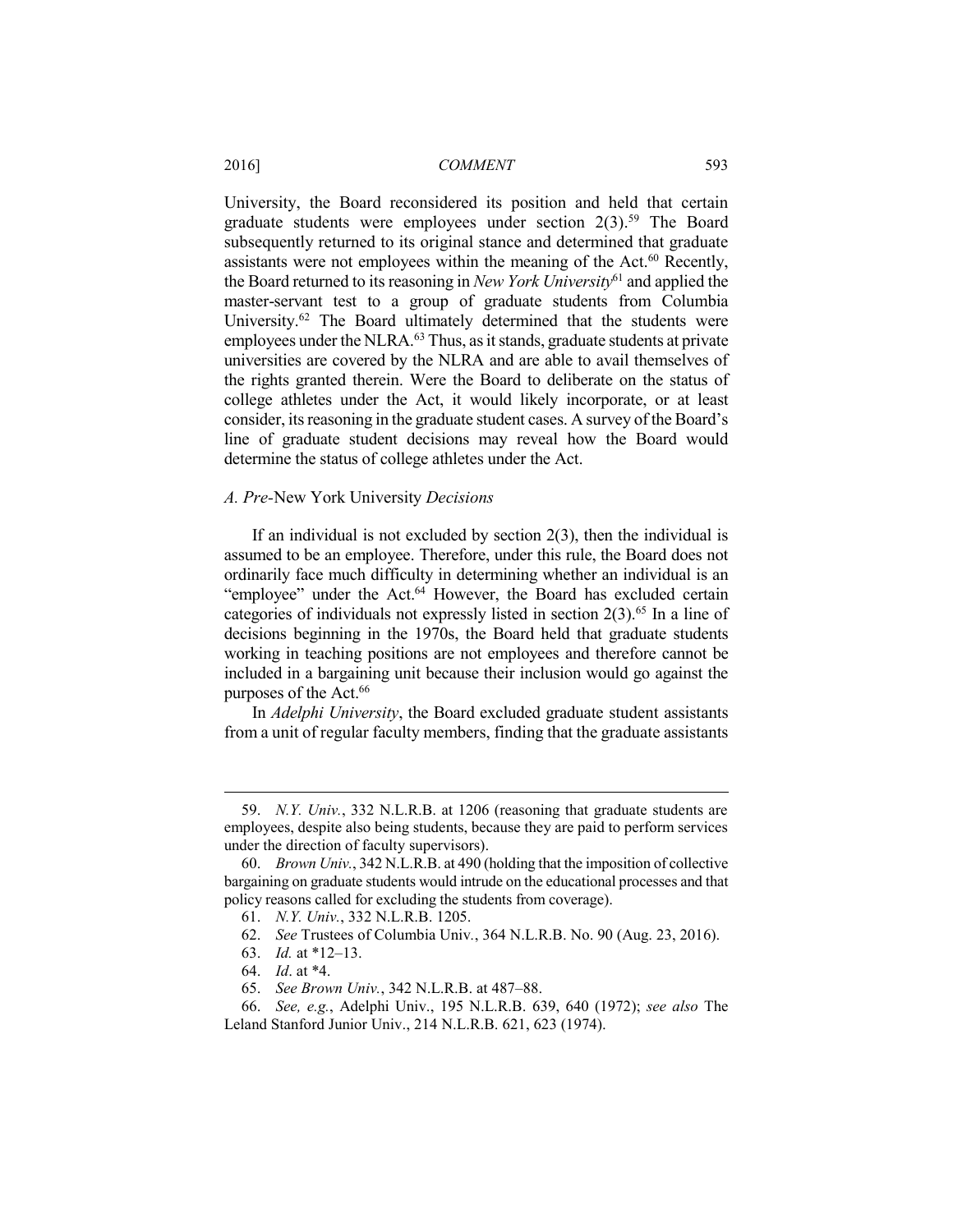were "primarily students."<sup>67</sup> The Board emphasized that the students' employment was entirely dependent on their working toward academic degrees and that they were under the supervision of regular faculty members.<sup>68</sup> The Board, however, did not determine whether the graduate students were "employees" as defined by the Act and correspondingly whether they had the right to collectively bargain.<sup>69</sup> Rather, it found that because the individuals were primarily students, they did not enjoy a "community of interest" with the faculty sufficient to warrant inclusion in the bargaining unit consisting solely of regular faculty members.<sup>70</sup> Two years after *Adelphi*, the Board took the next step and held that graduate research assistants were not employees within the meaning of section 2(3) because they were "primarily students."<sup>71</sup>

The Board reiterated its position on students performing services directly related to an educational program when faced with the status of medical interns, residents, and fellows obtaining medical degrees.<sup>72</sup> In *St. Clare's Hospital*, the Board cited its earlier graduate student cases as denying them the right to be represented separately.<sup>73</sup> The Board emphasized that the individuals served primarily as students rather than as employees of the teaching hospital.<sup>74</sup> The "mutual interest" of the students and the educational institution in the service was predominantly educational, rather than economic, making them primarily students and, therefore, outside of the coverage of the NLRA.<sup>75</sup>

In *Boston Medical Center*, the Board overruled *Cedars-Sinai* and *St. Clare's* and held that medical students performing services in a hospital were employees within section  $2(3)$ .<sup>76</sup> The Board interpreted the breadth of section

 $\overline{a}$ 

71. *The Leland Stanford Junior Univ.*, 214 N.L.R.B. at 621–23 (specifying various factors to show that the individuals were primarily students, including (1) the research assistants were graduate students enrolled as Ph.D. candidates at the university; (2) the research assistants were required to perform research to obtain their degree; (3) the research assistants received academic credit for their work; and (4) the stipend was actually financial aid that was not dependent on the nature or value of their services or the individual skill of the recipients).

72. *See* Cedars-Sinai Med. Ctr., 223 N.L.R.B. 251 (1976); St. Clare's Hosp. and Health Ctr., 229 N.L.R.B. 1000 (1977) (attempting to better explain the Board's decision in *Cedars-Sinai*).

<sup>67.</sup> *Adelphi Univ.*, 195 N.L.R.B. at 640.

<sup>68.</sup> *Id.* 

<sup>69.</sup> *See id.* 

<sup>70.</sup> *Id.* 

<sup>73.</sup> *St. Clare's Hosp. and Health Ctr.*, 229 N.L.R.B. at 1002.

<sup>74.</sup> *Id.* 

<sup>75.</sup> *Id.* 

<sup>76.</sup> Bos. Med. Ctr., 330 N.L.R.B. 152, 168 (1999).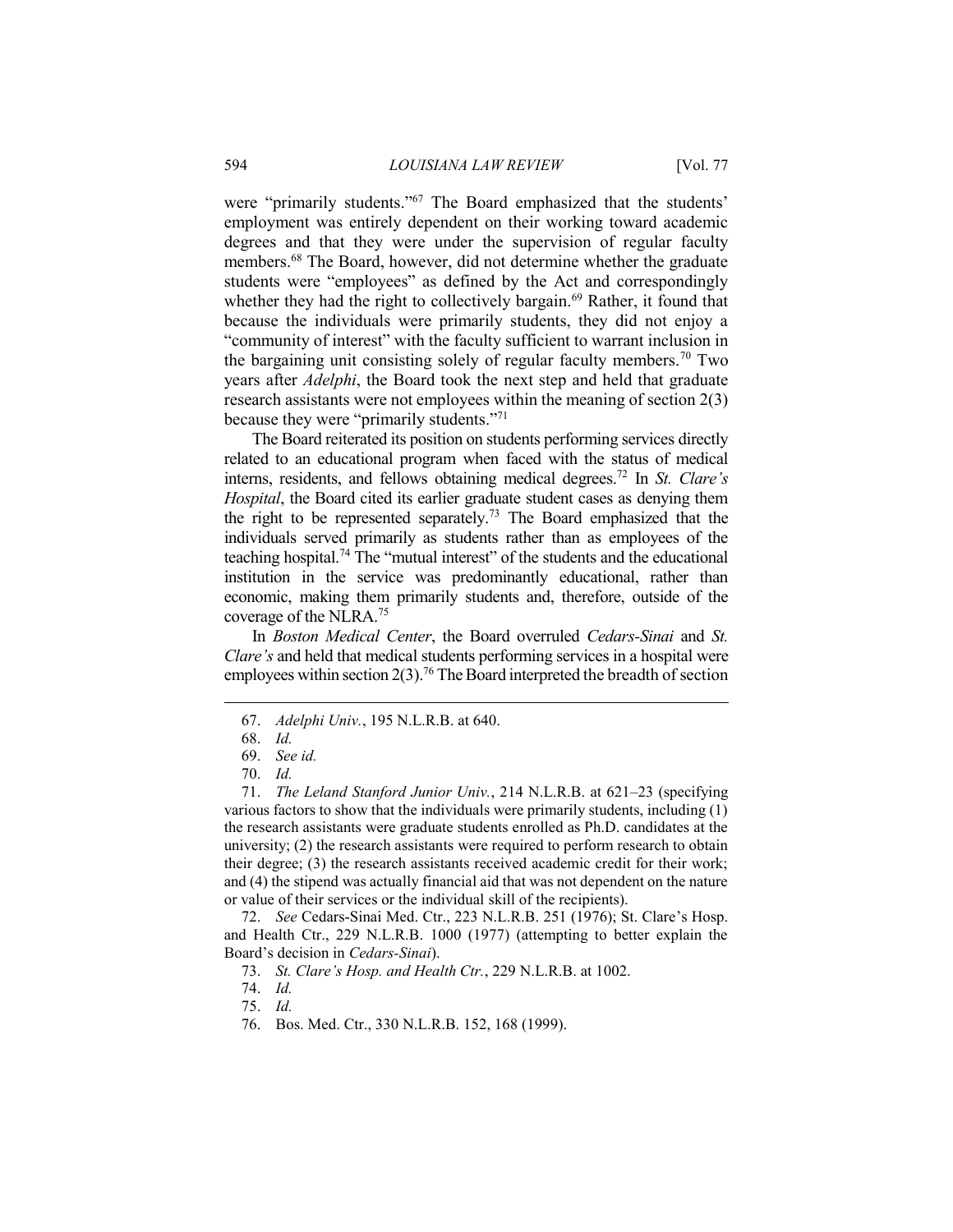#### 2016] *COMMENT* 595

2(3) expansively and the list of exclusions narrowly—meaning that the medical students were within the meaning of "employee" unless there existed some statutory or policy reasons for exclusion.<sup>77</sup> However, the Board did not address the status of graduate assistants who had not yet received academic degrees, meaning that *Boston Medical* did not overturn the Board's decisions in *Adelphi* and *Leland Stanford*. 78

The decision in *Boston Medical*, although not binding on graduate students, raised the question of whether graduate students were also employees based on similar reasoning. In 2000, the Board revisited the status of graduate students under the NLRA and in doing so, imposed dramatic changes to federal labor law.<sup>79</sup>

#### *B.* New York University

In *New York University*, the Board shifted its stance on graduate students, declaring that graduate assistants from New York University ("NYU") were employees and therefore were entitled to organize and bargain with the university, despite also being enrolled as students.<sup>80</sup> Relying on similar reasoning as in *Boston Medical Center*, the Board rejected the argument that the graduate students were precluded from coverage simply because they were students.<sup>81</sup> The Board recognized that the term "employee," as it is used in section 2(3), incorporates common law agency doctrine.<sup>82</sup> Because the graduate students worked as teachers and researchers under the control of the department administrators, and were paid for their work, they were clearly employees under the common law and section  $2(3)$  of the Act.<sup>83</sup>

First, the Board rejected NYU's position that the case was distinguishable from *Boston Medical Center*. <sup>84</sup> The Board also disagreed

 $\overline{a}$ 

79. N.Y. Univ., 332 N.L.R.B. 1205, 1205 (2000).

80. *Id.* at 1209.

82. *See id.* at 1205–06 (citing NLRB v. Town & Country Elec., Inc., 516 U.S. 85, 93–95 (1995)).

83. *See id.* at 1206.

84. *See id.* at 1206–07. The university argued that the students differed from the medical students in three ways: (1) the housestaff in *Boston Medical* spent 80% of their time providing services for the hospital, compared to the graduate

<sup>77.</sup> *Id.* at 160.

<sup>78.</sup> *Id.*

<sup>81.</sup> *See id.* at 1205 ("We reject the contention . . . that, because the graduate assistants may be 'predominantly students,' they cannot be statutory employees. . . . [W]e find there is no basis to deny collective-bargaining rights to statutory employees merely because they are employed by an educational institution in which they are enrolled as students.").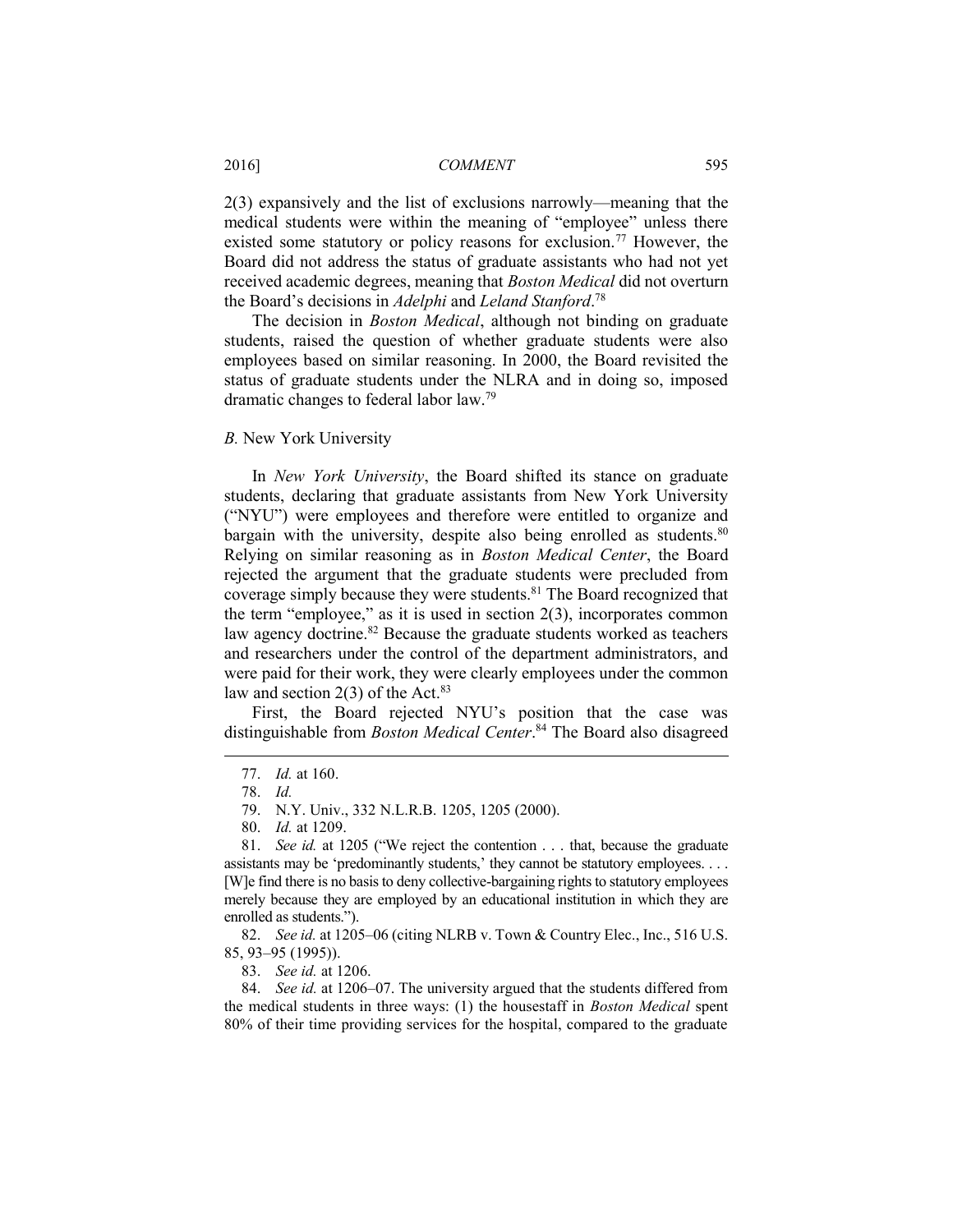that the amount of time spent working was relevant to the determination that an individual is covered under the Act, citing previous decisions in which it had found that part-time faculty constituted an appropriate bargaining unit.<sup>85</sup> Next, the Board confirmed that the graduate students were compensated for their work.<sup>86</sup> The fact that the students did not receive any academic credit for their work underlined the notion that they were performing services in exchange for pay.<sup>87</sup> Finally, the Board disposed of the argument that the students were performing services in furtherance of their degree, again emphasizing that the duties performed were not rendered as a requirement for obtaining their degree.<sup>88</sup>

NYU alternatively argued that policy reasons required the Board to exclude the students from coverage under the Act even if the graduate students were statutory employees.<sup>89</sup> In response, the Board compared the relationship between the graduate students and the university to the unquestionably economic relationship between the faculty and the university.<sup>90</sup> The Board cited its longstanding practice of approving units composed of faculty members at private colleges and universities, without fear of infringing on academic freedom.<sup>91</sup>

The Board stressed that its historic interpretation of the Act rejected a narrow reading that bars individuals from coverage simply because they are simultaneously enrolled as students.<sup>92</sup> The graduate students satisfied

86. *See id.* at 1206–07*.*

87. *Id.*

 $\overline{a}$ 

89. *Id.* 

90. *Id.* at 1208 ("Indeed in some respects the graduate assistants' working conditions are no different from those of the Employer's regular faculty.").

91. *Id.* ("After nearly 30 years of experience with bargaining units of faculty members, we are confident that in bargaining concerning units of graduate students, the parties can 'confront any issues of academic freedom as they would any other issue in collective bargaining.'").

92. *See id.* at 1209.

students spending only 15% of their time performing teaching and research duties for the university; (2) the graduate students received financial aid, rather than compensation, for their services, unlike the housestaff; and (3) the graduate students performed their duties as a step toward obtaining their degree, while the housestaff already had their degrees. *Id.* 

<sup>85.</sup> *See id.* at 1206 (citing Univ. of S.F., 265 N.L.R.B. 1221 (1982)).

<sup>88.</sup> *Id.* at 1207 ("[I]t is undisputed that working as a graduate assistant is not a requirement for obtaining a graduate degree in most departments. Nor is it part of the graduate student curriculum in most departments. Therefore, notwithstanding any educational benefit derived from graduate assistants' employment, we reject the premise of the Employer's argument that graduate assistants should be denied collective-bargaining rights because their work is primarily educational.").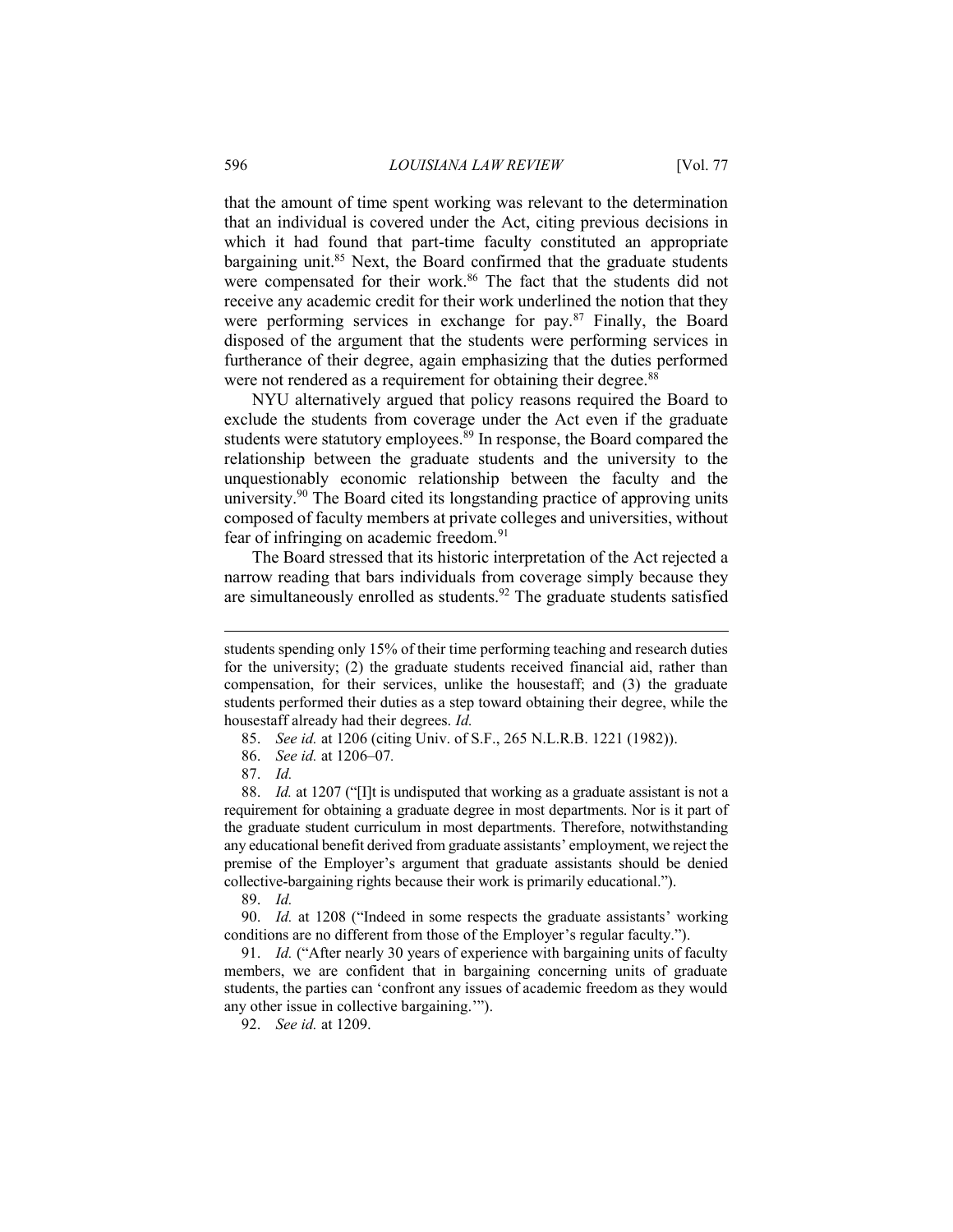#### 2016] *COMMENT* 597

the common law master-servant test and were therefore entitled to the rights enumerated in the Act.<sup>93</sup> Under cases such as *Adelphi University* and *Leland Stanford*, graduate students were excluded from coverage under the National Labor Relations Act.<sup>94</sup> After *New York University*, graduate students were recognized as employees and therefore granted section 7 rights provided to all employees, marking a major shift in employees' rights under the Act.<sup>95</sup>

#### *C.* Brown University

Four years after *New York University*, the Board was again presented with a question regarding the status of graduate students.<sup>96</sup> In a three to two decision, the Board overturned *New York University*, concluding that it had been decided incorrectly and returning to its previous rule of excluding graduate students from the  $Act.^{97}$  The policy reasons cited by the majority opinion provide some insight into the Board's interpretation of the scope of the NLRA.

## *1. Majority Opinion*

The Board's decision in *Brown* advocated consistency with the overall purpose of the NLRA—to reduce industrial strife and unrest resulting from an inequality in bargaining power between employers and employees.<sup>98</sup> The fundamental premise of the Act envisioned an economic relationship between the opposing parties, which is why the Board had historically declined to assert jurisdiction over relationships that were "primarily educational<sup>"99</sup>

The majority considered the graduate students' relationship with the university and determined that they were primarily students because the bulk of their time was committed to obtaining a degree and their service as graduate assistants was part of their degree requirement.<sup>100</sup> The fact that

 $\overline{a}$ 

100. *Id.* 

<sup>93.</sup> *Id.* 

<sup>94.</sup> *See supra* Part II.A.

<sup>95.</sup> *N.Y. Univ*., 332 N.L.R.B. 1205.

<sup>96.</sup> Brown Univ*.*, 342 N.L.R.B. 483 (2004).

<sup>97.</sup> *See id.* at 483 ("[*NYU*] reversed more than 25 years of Board precedent. That precedent was never successfully challenged in court or in Congress. In our decision today, we return to the Board's pre-*NYU* precedent that graduate students are not statutory employees.").

<sup>98.</sup> *See id.* at 487–88.

<sup>99.</sup> *See id.* at 488.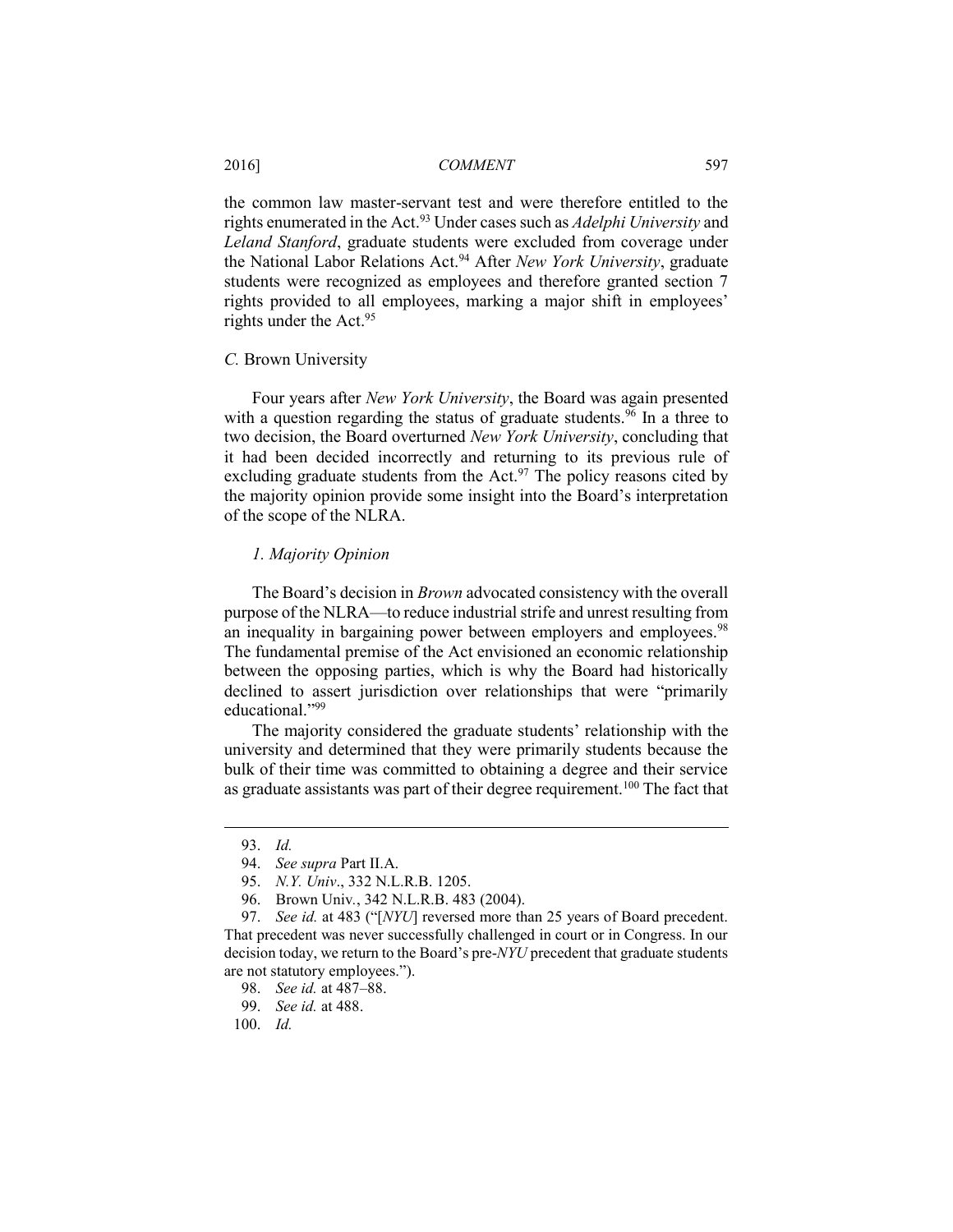their status as graduate assistants was contingent on their enrollment as students further convinced the Board members that the overall relationship between the graduate assistants and the university was primarily educational rather than economic.<sup>101</sup>

In contrasting the student-teacher relationship with the employeremployee relationship, the Board contended that the Act was not meant to cover relationships between the students and the university.<sup>102</sup> In the majority's opinion, applying the collective bargaining process to educational decisions "would be of 'dubious value' because educational concerns are largely irrelevant to wages, hours, and working conditions."<sup>103</sup> The Board further distinguished the personal nature of the educational process, in which students work individually with teachers on a daily basis, from collective bargaining, which is predicated on the collective treatment of represented individuals<sup>104</sup>

For these reasons the Board concluded that the collective bargaining process would have a detrimental effect on the educational process, which is why predominantly educational relationships were traditionally not covered by the Act.<sup>105</sup> The Board reverted to its longstanding precedent that graduate students are outside the definition of "employee" under the NLRA.<sup>106</sup>

# *2. Dissenting Opinion*

The dissenting members argued that the Board should continue to apply common law agency principles to determine that graduate students are employees within the meaning of section  $2(3)$ .<sup>107</sup> The dissent's reasoning, which was recently relied upon by the Board to overturn *Brown*, provides insight into how the Board characterizes graduate students, and potentially college athletes, today.

The dissenting members found two major flaws in the majority's conclusion that the Act could not be "imposed blindly on the academic world."<sup>108</sup> First, the majority failed to acknowledge the statutory principles that governed the case, namely, the plain, expansive language of section

 $\overline{a}$ 

105. *Id.* at 493.

<sup>101</sup>*. Id.* at 489.

<sup>102.</sup> *See id.* 

<sup>103.</sup> *Id.* (citing St. Clare's Hosp. and Health Ctr., 229 N.L.R.B. 1000, 1002 (1977)).

<sup>104.</sup> *See id.* at 489–90.

<sup>106.</sup> *See id.* 

<sup>107.</sup> *See id.* (anticipating scenarios where students are bargaining with their teachers over how many tests to administer per semester, for example).

<sup>108.</sup> *Id.* at 494.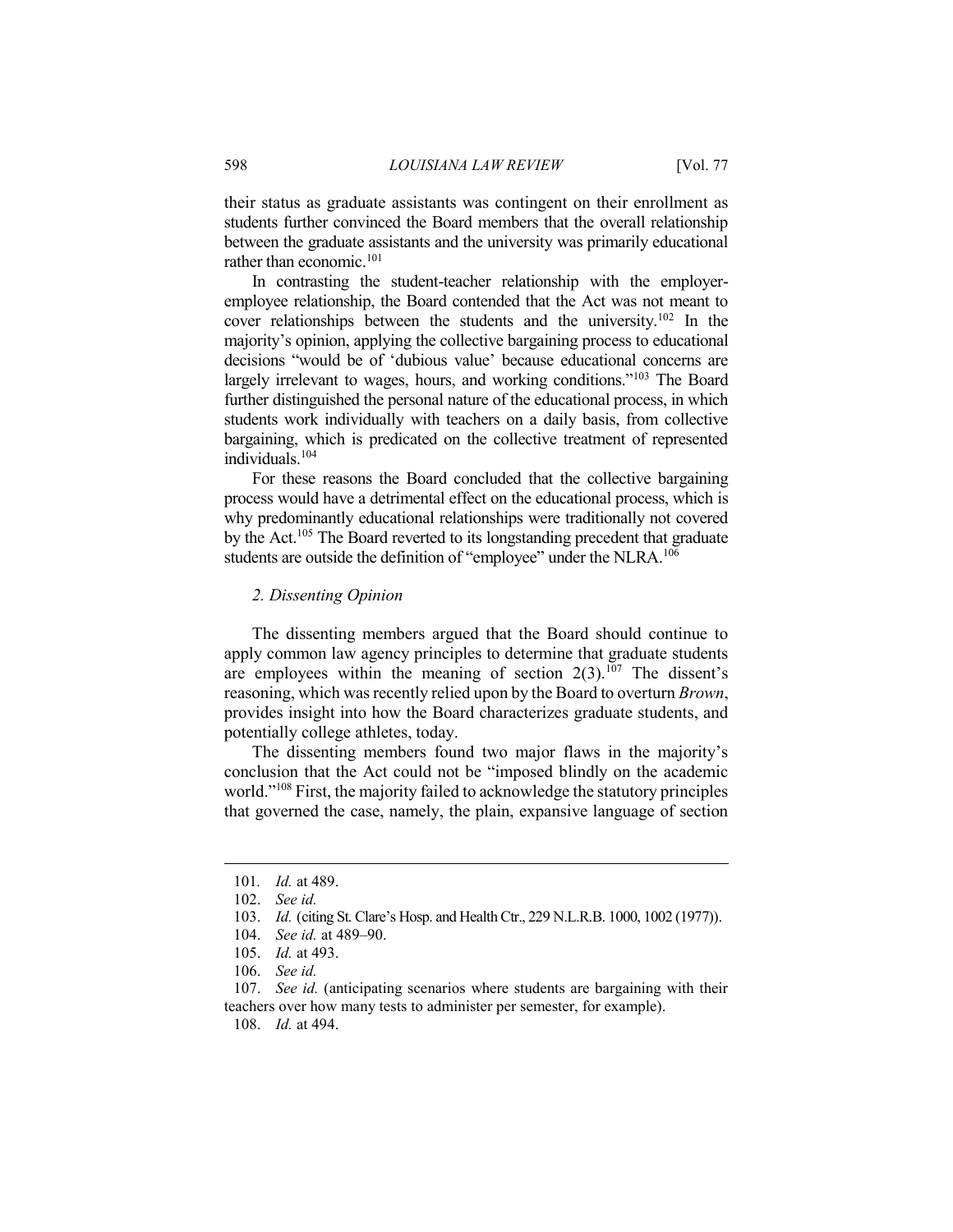2(3).<sup>109</sup> The dissent cited *New York University* for the proposition that the Board must give effect to the plain meaning of the language in section 2(3) and apply the master-servant test to the graduate students.<sup>110</sup> According to the dissent, the majority's decision effectively excluded individuals who meet the statutory definition of employees.<sup>111</sup> Second, the majority rested its decision on "fundamental misunderstandings of contemporary higher education" that minimized the economic relationship between the graduate students and Brown.<sup>112</sup> Given the evolving nature of universities, which has become a workplace for many, including students, the dissent maintained that the policies of the Act should apply to the academic setting as well. $^{113}$ 

In sum, the dissent claimed that the Board had overstepped its authority by ignoring the broad statutory language of the Act and had overruled *New York University* without any valid rationale for doing so.<sup>114</sup> The issues that brought the graduate students before the Board did not fade and were again addressed by the Board in 2016.<sup>115</sup>

#### *D. Still Up for Debate*

If Heisman Trophy-winning running back Herschel Walker and the National Labor Relations Board have one thing in common, it is the ability to keep the public on its toes.<sup>116</sup> Throughout his career, Walker bewildered defenses by shifting and spinning his way into the end zone.<sup>117</sup> The Board

 $\overline{a}$ 

116. *See* Michael Luck, *Happier Times: When the Dogs Had Herschel Walker*, DAWGNATION.COM, https://www.dawgnation.com/football/happier-times-when-thedogs-had-herschel-walker [https://perma.cc/ZVP2-7Y2S] (last visited Sept. 5, 2016); *see also* Scott Jaschik, *NLRB Returns to Grad Student Unions*, INSIDEHIGHERED.COM (Oct. 23, 2015, 10:17 AM), https://www.insidehighered.com/news/2015/10/23/nlrbreturns-issue-graduate-student-unions-private-institutions [https://perma.cc/9LFX-M DUG].

117. Herschel Walker won the 1982 Heisman Trophy, which is awarded to the top college football player in the country. In his college and professional career, Walker totaled 113 touchdowns. *See Herschel Walker*, NAT'L FOOTBALL LEAGUE, http://www.nfl.com/player/herschelwalker/2503506/careerstats [https://perma.cc/CDN 6-XQ52] (last visited Sept. 5, 2016); *Herschel Walker*, SPORTS-REFERENCE.COM,

<sup>109.</sup> *Id.* at 494–95.

<sup>110.</sup> *Id.* at 495 (citing N.Y. Univ., 332 N.L.R.B. 1205 (2000)).

<sup>111.</sup> *Id.* at 495–96.

<sup>112.</sup> *Id.* at 494, 497.

<sup>113.</sup> *Id.* 

<sup>114.</sup> *Id.* at 500.

<sup>115.</sup> *See* Trustees of Columbia Univ*.*, 364 N.L.R.B. No. 90 (Aug. 23, 2016).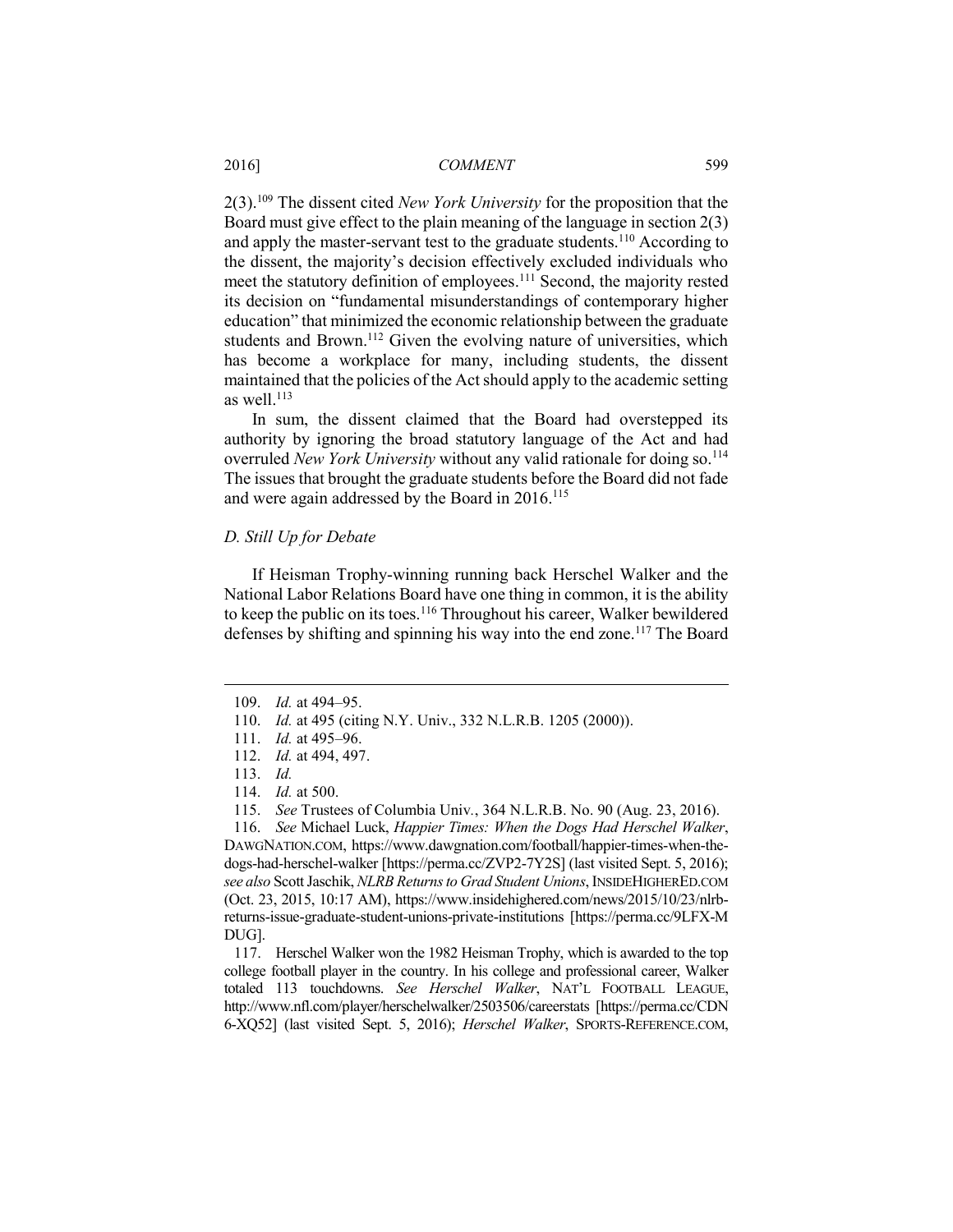has displayed similar light-footedness when it comes to establishing the status of graduate students under the NLRA. In 2016, the Board revisited *Brown University* and ultimately overruled the decision, holding that graduate students "who have a common-law employment relationship with their university are statutory employees under the Act."<sup>118</sup>

Relying largely on the dissenting members' reasoning in *Brown University*, the Board found that the *Brown University* Board had erred by determining that graduate students could not be treated as employees.<sup>119</sup> Rather, given the breadth of section 2(3), students could be employees of a university while also being students.<sup>120</sup> In fact, the absence of graduate students from the excluded categories of individuals was a strong indication of coverage.<sup>121</sup> The Board rejected the claim in *Brown University* that finding graduate students to be statutory employees is incompatible with the "underlying fundamental premise of the Act" and held that, where an employment relationship exists, there should be compelling reasons for excluding a group of workers from coverage.<sup>122</sup> In this regard, the Board noted that the extent of the economic aspect of an employment relationship has always been "the payment of tangible compensation."<sup>123</sup> Accordingly, the *Columbia University* Board overruled *Brown University* and held that graduate students are entitled to the full panoply of section 7 rights granted to employees when there exists a common law employment relationship between the students and their university. $124$ 

http://www.sports-reference.com/cfb/players/herschel-walker-1.html [https://perma.cc /U557-8PNX] (last visited Sept. 5, 2016).

<sup>118.</sup> Brown Univ., 364 N.L.R.B. No. 90, at \*2 (Aug. 23, 2016).

<sup>119.</sup> *Id.* ("Where student assistants have an employment relationship with their university under the common law test [...] this relationship is sufficient to establish that the student assistant is a Section 2(3) employee for all statutory purposes.").

<sup>120.</sup> *Id.* (citing Town & Country Electric, 516 U.S. 85, 90 (1995)) ("The 'phrasing of the Act,' as the Court has pointed out, 'seems to reiterate the breadth of the ordinary dictionary definition' of the term, a definition that 'includes any person who works for another in return for financial or other compensation.'").

<sup>121.</sup> *See id.*

<sup>122.</sup> *Id.* at \*5 ("The Act *is* designed to cover a particular type of 'economic relationship' – an employment relationship – and where that relationship exists, there should be compelling reasons before the Board excludes a category of workers from the Act's coverage.").

<sup>123.</sup> *Id.* at \*6 ("Even when such an economic component may seem comparatively slight, relative to other aspects of the relationship between worker and employer, the payment of compensation, in conjunction with the employer's control, suffices to establish an employment relationship for purposes of the Act."). 124. *Id.* at 13.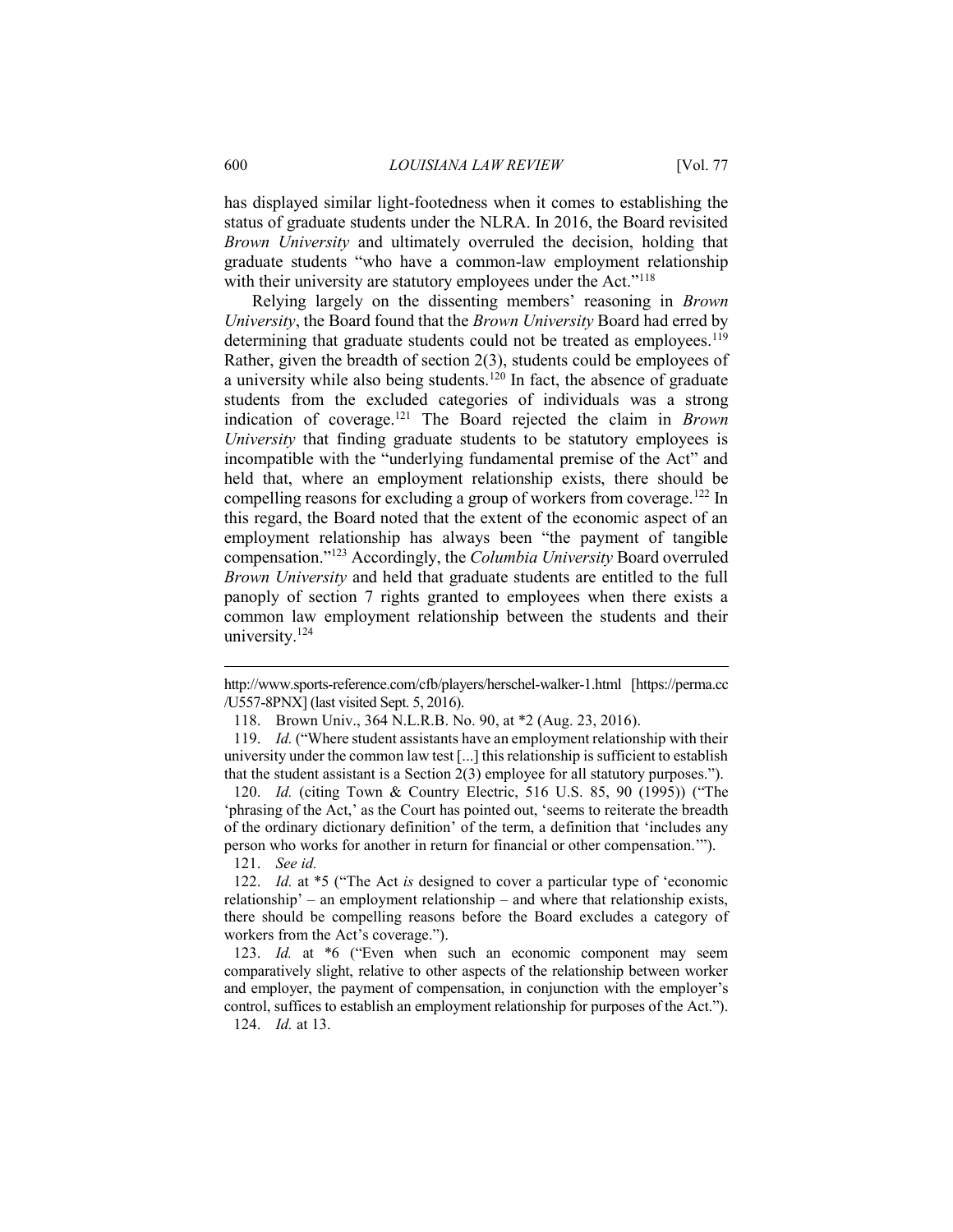2016] *COMMENT* 601

In assessing the Northwestern players' representation petition, the NLRB specifically addressed the similarities and differences between the claims made by the athletes and those previously set forth by the graduate students.<sup>125</sup> Although the Board's decisions regarding graduate students are not perfectly applicable to scholarship athletes, the decisions provide some insight into the Board's reasoning and motivation for determining whether certain individuals are, or are not, employees under the Act.

#### III. NORTHWESTERN TACKLES THE ISSUE

Northwestern University is a private institution with its main campus in Evanston, Illinois.<sup>126</sup> The university is a member of both the National Collegiate Athletic Association ("NCAA") and the Big Ten Conference ("Big Ten").<sup>127</sup> These organizations dictate the regulations under which the athletes compete, such as the maximum number of scholarships a school may award and the minimum academic requirements for athletes.<sup>128</sup> Northwestern's football team competes in the NCAA Football Bowl Subdivision ("FBS"), which consists of approximately 125 institutions, only 17 of which are private colleges or universities, including Northwestern.<sup>129</sup> Northwestern is the only private school in the 14-member Big Ten.<sup>130</sup>

During the 2012–2013 academic year, the school's football team consisted of 112 athletes, 85 of whom received a grant-in-aid scholarship valued at roughly \$61,000 per academic year.<sup>131</sup> This amount is based on tuition, fees, room, board, and books; the scholarship funds are directly applied to those expenses.<sup>132</sup> Before receiving the grant-in-aid scholarship, each player receives a "tender" from the university specifying that the scholarship is subject to compliance with the policies and regulations of Northwestern, the NCAA, and the Big Ten.<sup>133</sup> After accepting the scholarship, players are required to devote substantial hours to football activities, while simultaneously remaining full-time students.<sup>134</sup>

126. *Id.* at \*2.

- 131. *Id.*
- 132. *Id.*
- 133. *Id.*
- 134. *Id.*

<sup>125.</sup> Northwestern Univ. & Coll. Athletes Players Ass'n, 362 N.L.R.B. No. 167, at \*3–4 (Aug. 17, 2015).

<sup>127.</sup> *Id.* 

<sup>128.</sup> *Id.* 

<sup>129.</sup> *Id.* 

<sup>130.</sup> *Id.*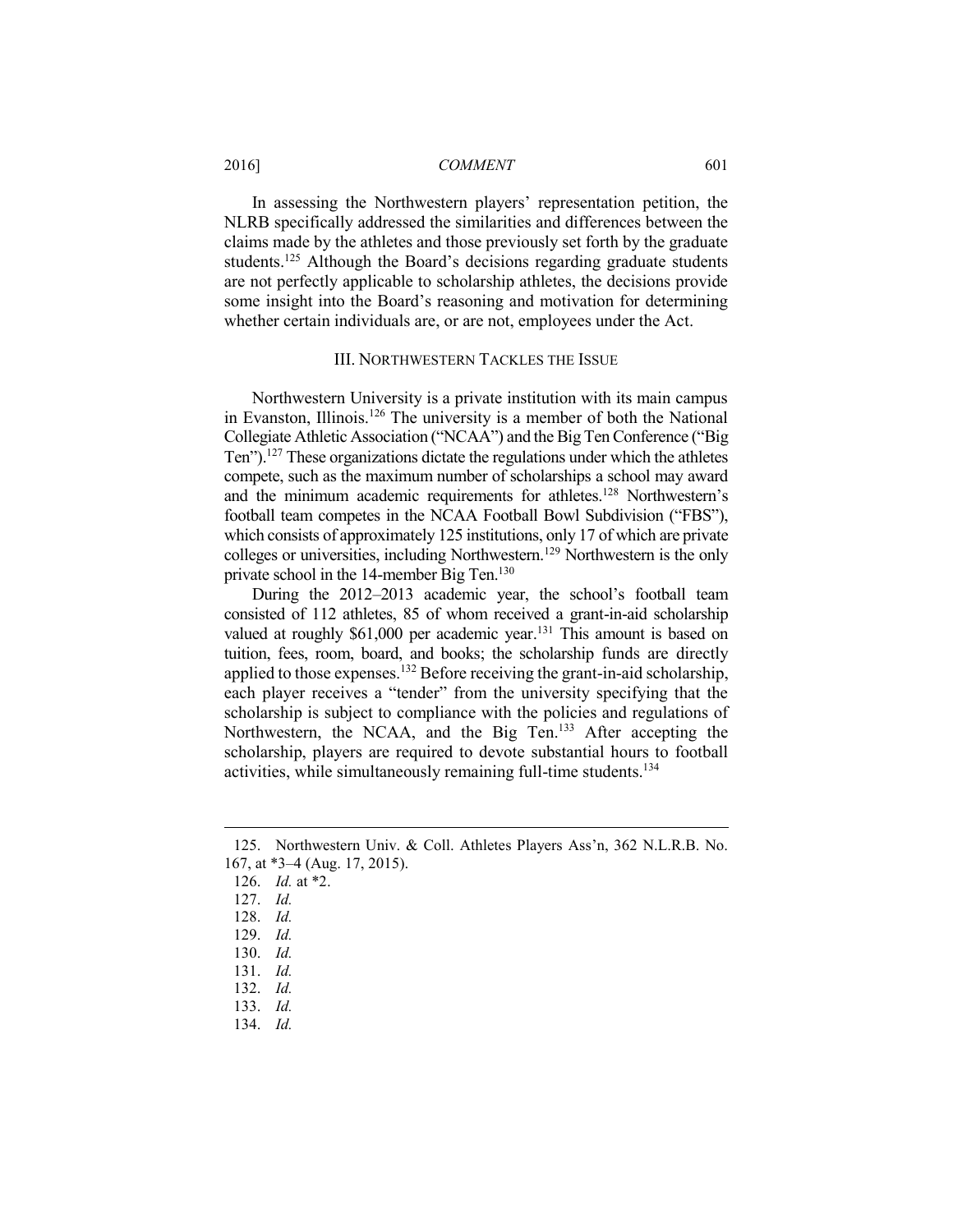Because these athletes are subject to such rigorous expectations, they believed that they were entitled to certain rights awarded to traditional employees. In January 2014, Ramogi Huma, president of the National College Players Association, filed a petition for representation in Region 13 of the NLRB in Chicago on behalf of scholarship football players at Northwestern University who sought to form a collective bargaining unit under the NLRA.<sup>135</sup>

#### *A. Touchdown for the Players*

On March 26, 2014, the director of Region 13 of the NLRB held that the Northwestern scholarship football players were employees under section 2(3) and ordered an election to be conducted by all eligible players.<sup>136</sup> Decided prior to the Board's decision in *Columbia University*, the director held that the standard set forth in *Brown University* was not applicable to the scholarship athletes and instead employed common law principles.<sup>137</sup> The director found that the scholarship players performed services for Northwestern under a contract of hire, subject to Northwestern's control, in return for payment and therefore met the standard for employee status under section  $2(3)$ .<sup>138</sup>

Accordingly, the director ordered an immediate election to be conducted by all eligible scholarship football players.<sup>139</sup> By allowing players a seat at the bargaining table for the first time, the decision had the potential to change the landscape of college football. Under the regional director's decision, scholarship athletes were given coverage under the National Labor Relations Act and consequently all of the rights afforded to employees under section 7.

# *B. Northwestern Throws the Challenge Flag*

On April 24, 2014, the Board granted Northwestern's request for review of the regional director's decision, finding that it "raise[d] substantial issues

<sup>135.</sup> *See* Farrey, *supra* note 4.

<sup>136.</sup> *Northwestern Univ*., 362 N.L.R.B. No. 167, at \*7. Players deemed eligible to vote in the election were all football players receiving football grantin-aid scholarships that had not yet exhausted their playing eligibility at Northwestern University. *Id.*

<sup>137.</sup> *Id.* at \*13.

<sup>138.</sup> *Id.* For a comprehensive analysis of the application of the common law test to scholarship college athletes see *infra* Part.IV.B.3.

<sup>139.</sup> *See Northwestern Univ*., 362 N.L.R.B. No. 167, at \*23.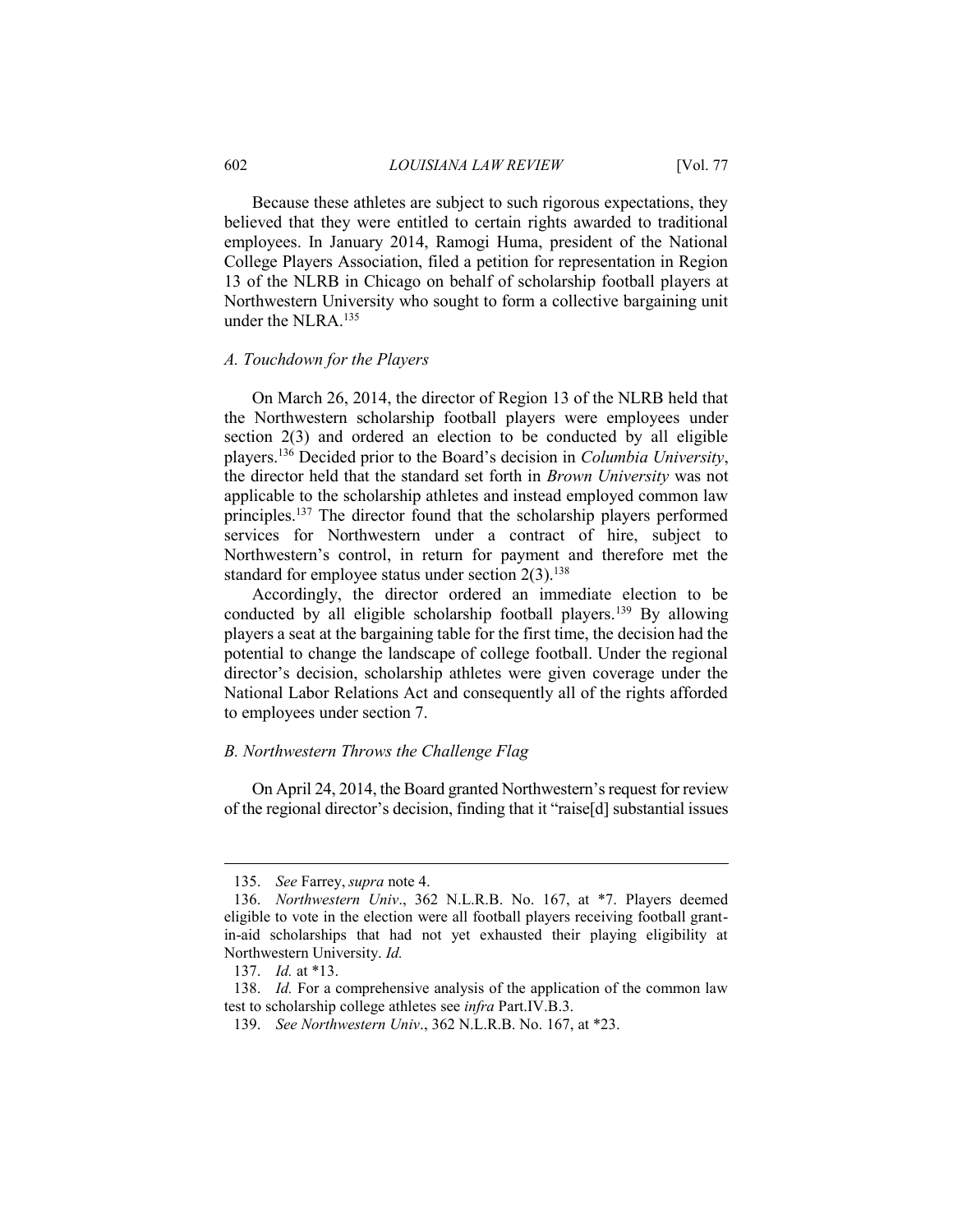warranting review."<sup>140</sup> The Board invited the parties and any interested *amici* to address the issues raised in the case, specifically requesting that the parties and *amici* address certain issues that it deemed central to the case.<sup>141</sup> First, the Board inquired as to the appropriate standard for determining whether the scholarship players are employees under the Act and the proper result applying that standard to the scholarship players.<sup>142</sup> Second, the Board asked whether *Brown University* was applicable to the case and whether the Board should adhere to, modify, or overrule *Brown*. <sup>143</sup> Parties were also invited to raise any policy considerations relevant to the determination of the players' status under the Act.<sup>144</sup> Finally, assuming that the scholarship players were employees under the Act, the Board questioned whether it should consider the existence of "outside constraints" that would alter the players' ability to collectively bargain.<sup>145</sup>

#### *C. After Further Review*

Almost 18 months after Northwestern appealed the regional director's decision, the Board announced its much-anticipated ruling.<sup>146</sup> A decision affirming the regional director would have profound ramifications on college football and would verify what many had been arguing for years that college athletes are employees of their respective universities. Alternatively, a reversal would render a significant blow to the campaign for athletes' rights in the ever-evolving world of college football.

In a unanimous decision, the Board declined to assert jurisdiction over the Northwestern scholarship football players, contending that a decision on the merits "would not effectuate the policies of the Act."<sup>147</sup> The Board

 $\overline{a}$ 

144. *See id.*

146. *See* Farrey, *supra* note 4.

147. Northwestern Univ. & Coll. Athletes Players Ass'n, 362 N.L.R.B. No. 167, at \*1, \*3 (Aug. 17, 2015) ("After carefully considering the arguments of the parties and interested amici, we find that it would not effectuate the policies of the Act to assert jurisdiction in this case, even if we assume, without deciding, that the grantin-aid scholarship players are employees within the meaning of Section 2(3).").

<sup>140.</sup> Northwestern Univ. & Coll. Athletes Players Ass'n, 362 N.L.R.B. No. 167 (Apr. 24, 2014) (order).

<sup>141.</sup> *See* Northwestern Univ. & Coll. Athletes Players Ass'n, 362 N.L.R.B. No. 167 (May 24, 2014) (notice and inv. to file briefs).

<sup>142.</sup> *See id.*

<sup>143.</sup> *See id.*

<sup>145.</sup> *See id.* The Board also asked for feedback on an alternative in which it would recognize the scholarship athletes as employees, but preclude them from being represented in any bargaining unit, similar to the exception the Board has made for confidential employees. *Id.*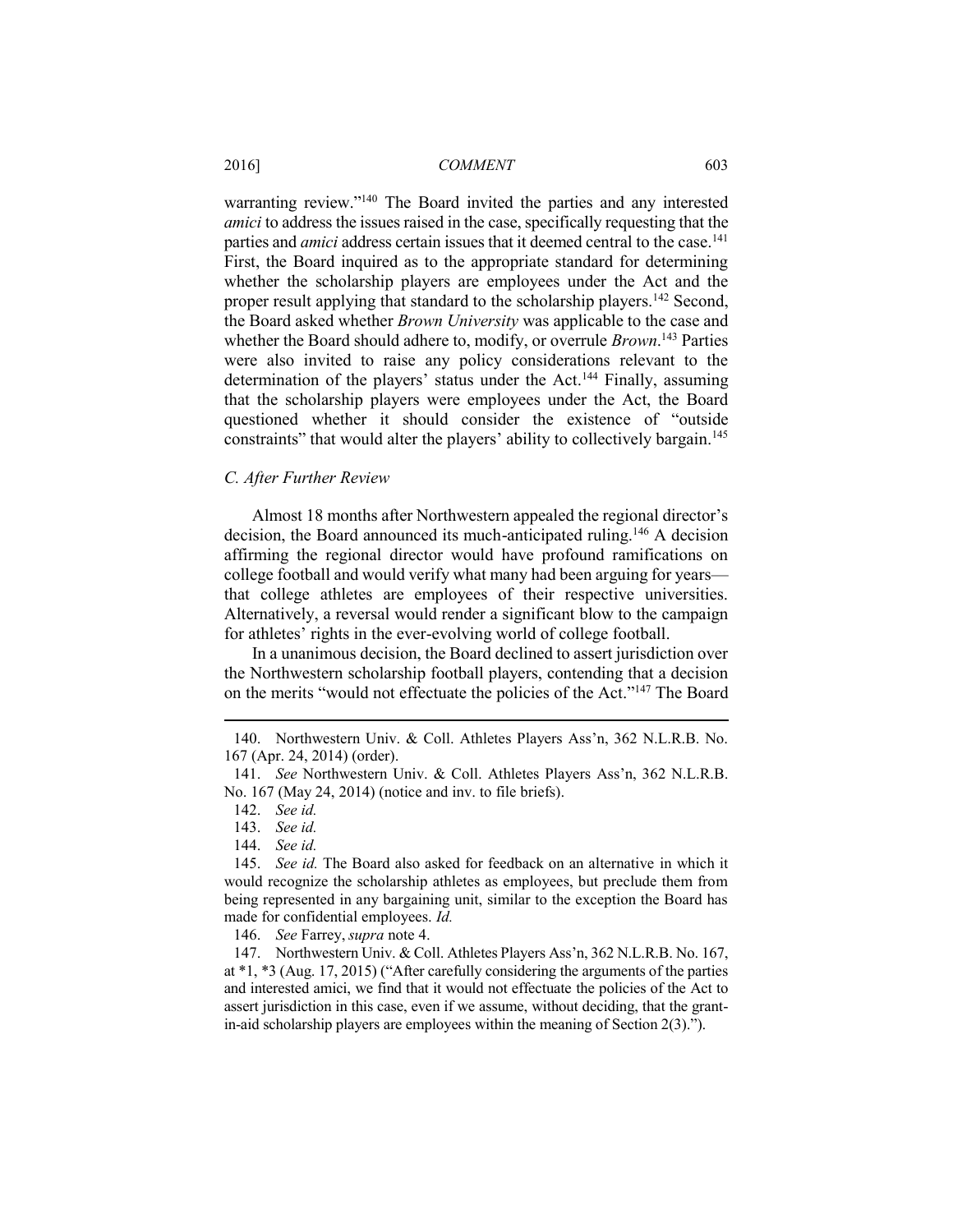emphasized the nature and control exercised by sports leagues—here, the NCAA and the Big Ten—over individual teams.<sup>148</sup> Further, the structure of FBS football, which is overwhelmingly composed of public institutions, meant that the Board's decision would apply only to a small minority of teams competing in the relevant market.<sup>149</sup>

Given the novelty of the players' petition, the Board was unsure of the standard to apply to the athletes, since the players "d[id] not fit into any analytical framework that the Board ha[d] used in cases involving other types of students or athletes."<sup>150</sup> In this regard, the Board distinguished the scholarship football players, whose football activities were unrelated to their educational endeavors, from the graduate students in *Brown* and *New York University*. 151

The Board declined to consider the college athletes as conventional professional athletes in undisputedly professional leagues, given the additional academic requirements and NCAA regulations placed on the players.<sup>152</sup> Moreover, even if the Board were to consider college athletes as analogous to professionals for purposes of collective bargaining, the Board had never been faced with a bargaining unit consisting of a single team's players competing against teams completely outside of the Board's jurisdiction.<sup>153</sup>

The Board also addressed characteristics of college football, specifically, the FBS, which made it unlikely that a decision on the merits would promote labor stability.<sup>154</sup> The Board indicated that the "symbiotic relationship" between FBS universities and the NCAA meant that conducting college football games requires direct interaction between the various institutions.<sup>155</sup> From this highly interdependent relationship among the FBS teams and the NCAA, the Board envisioned a ripple effect that its decision would have

 $\overline{a}$ 

153. *See id.* 

154. *Id.* 

155. *Id.* 

<sup>148.</sup> *Id.* at \*3.

<sup>149.</sup> *See id*.

<sup>150.</sup> *Id.* 

<sup>151.</sup> *See id.* at \*3–4, \*3 n.10 ("The fact that the scholarship players are students who are also athletes receiving a scholarship to participate in what has traditionally been regarded as an extracurricular activity (albeit a nationally prominent and extraordinarily lucrative one for many universities, conferences, and the NCAA) *materially sets them apart from the Board's student precedent*.") (emphasis added).

<sup>152.</sup> *See id.* at \*4.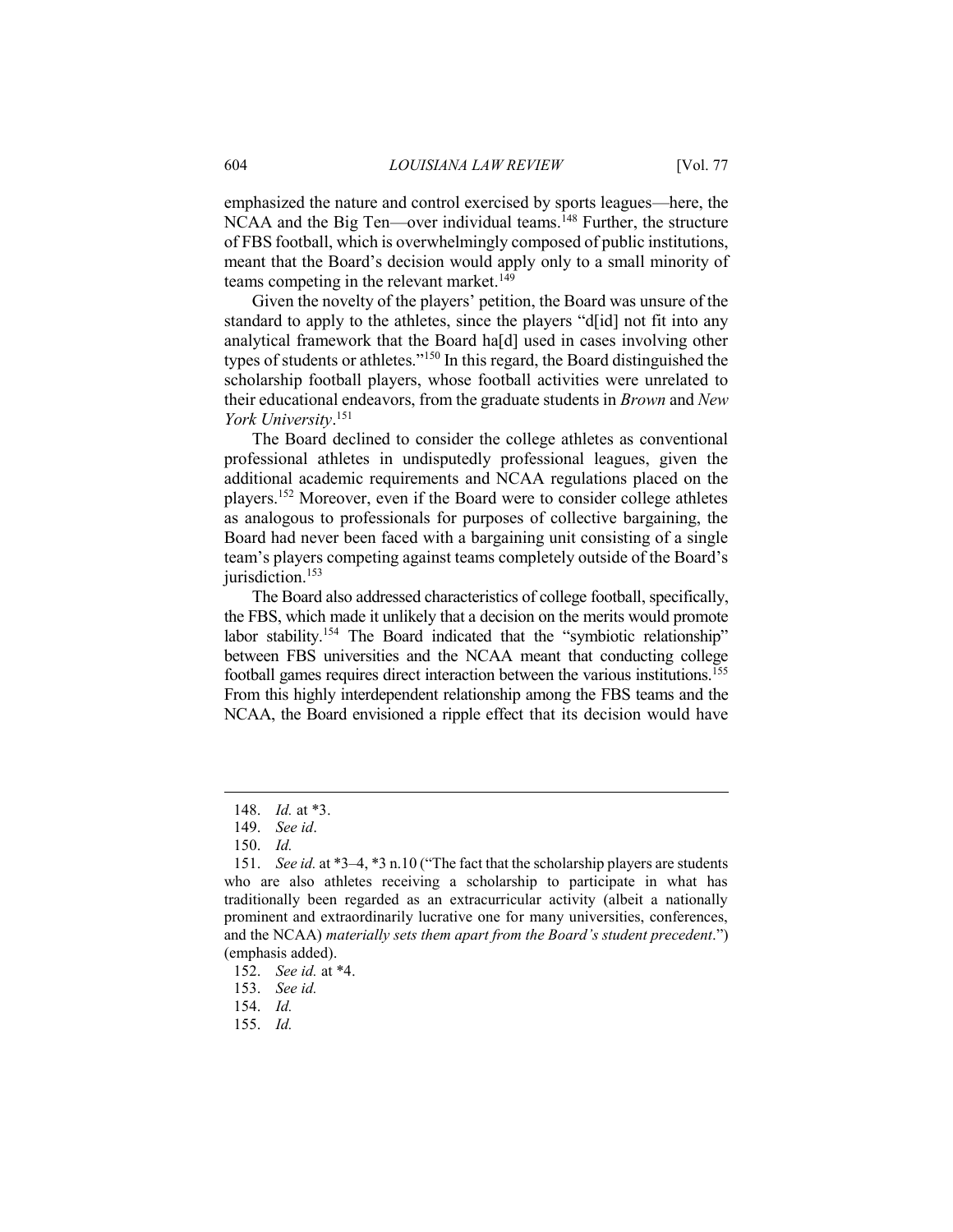throughout the FBS.<sup>156</sup> Given the high degree of association required of member universities, labor issues involving only one team would likely affect other teams, making it unlikely that a Board decision on the Northwestern players' case would promote labor stability.<sup>157</sup>

The Board also determined that the structure of FBS football made it difficult for the Board to promote stability.<sup>158</sup> Because the Board's jurisdiction is limited to private institutions, a decision on the merits would affect only a small fraction of the schools competing in FBS football,  $159$ unlike any of the Board's prior decisions involving professional sports.<sup>160</sup> Since Northwestern is the only private institution in the Big Ten, the Board would be unable to assert jurisdiction over the school's primary competitors.<sup>161</sup> This inconsistency could lead to circumstances in which schools that directly compete against each other are governed by inconsistent laws, as some states permit collective bargaining by public employees and others prohibit or limit it.<sup>162</sup> The Board concluded that a decision on the merits in the context of this case would lead to an "inherent asymmetry" not present in other cases in which the Board had asserted jurisdiction.<sup>163</sup> Therefore, to assert jurisdiction would not promote stability in labor relations.<sup>164</sup>

Although a decision on the merits was not reached, the Board insisted that its decision was limited to the facts in this particular case.<sup>165</sup> The Board declined to address the potential for another set of facts meeting the jurisdictional requirement of promoting labor stability; specifically, a

 $\overline{a}$ 

163. *Id.* 

164. *Id.* 

<sup>156.</sup> *See id.* at \*4–5 ("Many terms applied to one team therefore would likely have ramifications for other teams.").

<sup>157.</sup> *Id*. at \*5.

<sup>158.</sup> *See id.*

<sup>159.</sup> As of October 2015, the FBS consists of 128 member schools, 17 of which are private institutions that are subject to the Board's jurisdiction. *See* NAT'L COLLEGIATE ATHLETICS ASS'N, http://web1.ncaa.org/onlineDir/exec2/sponsorship ?sortOrder=0&division=1A&sport=MFB [https://perma.cc/2CZJ-9TFD] (last visited Sept. 20, 2016).

<sup>160.</sup> *See Northwestern. Univ. & Coll. Athletes Players Ass'n*, 362 N.L.R.B. No. 167, at \*5 ("This too is a situation without precedent because in all of our past cases involving professional sports, the Board was able to regulate all, or at least most, of the teams in the relevant league or association.").

<sup>161.</sup> The Board provides two examples in which state law specifically restricts scholarship athletes from being labeled "employees" for labor law purposes. *See id*.

<sup>162.</sup> *Id.* 

<sup>165.</sup> *See id.* at \*1 ("Our decision today is limited to the grant-in-aid scholarship football players covered by the petition in this particular case . . . .").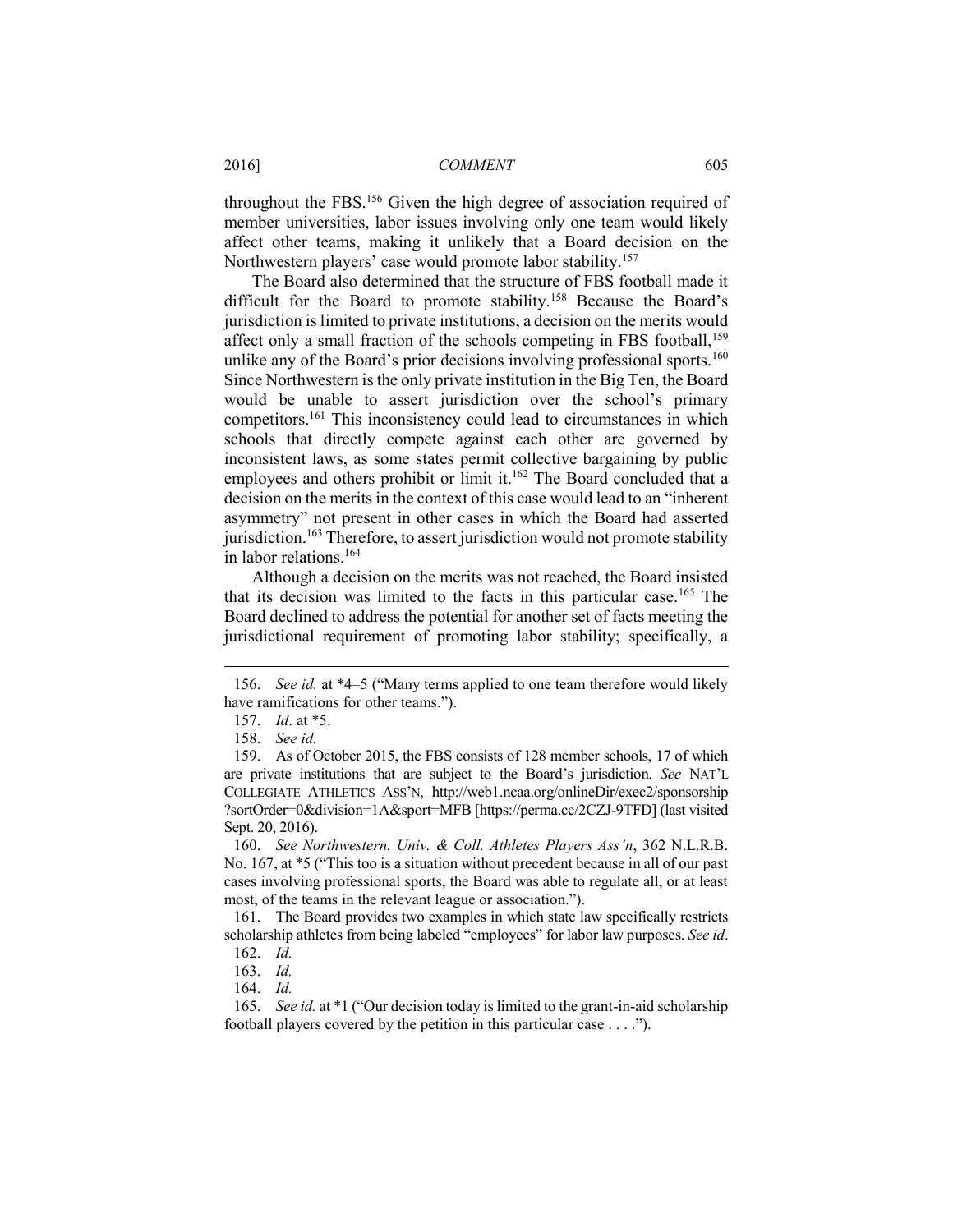petition brought by football players at all 17 private colleges and universities in the FBS.<sup>166</sup> So, as the saying goes, when the National Labor Relations Board closes a door, it leaves every other door and window in the house open and forgets to set the alarm.

#### IV. RETURNING THE PUNT

By punting in the *Northwestern* case, the Board declined to resolve the issue of college athletes' status under the NLRA. Still, the Board was careful to leave the issue open for future groups of athletes to petition for representation. Arguably, some hypothetical group of college athletes exists that could compel the Board to assert jurisdiction. Based on this possibility, this Comment proposes a two-part solution for the Board to resolve the issues surrounding the employment status of college athletes. First, the Board should employ its reasoning in cases like *Trustees of Columbia University* and *New York University* and apply the common law test to college athletes, as well as graduate students. Second, after recognizing the employee status of these individuals, the Board should create a separate category of employees composed of scholarship college athletes that meet the definition of "employee" under the Act.

# *A. Apply the Common Law Test to Both College Athletes and Graduate Students*

As the Board noted in *Columbia University*, the nature of the modern academic setting, as well as the plain language of the NLRA, has rendered the "primarily student" standard applied by the Board in cases like *Adelphi University* and *Brown University* no longer viable.<sup>167</sup> Largely for the reasons set forth by the dissent in *Brown University* and the majority in *Columbia University*, the Board should apply the common law definition of "employee" to college athletes.<sup>168</sup> Application of the common law master-servant standard leads to the conclusion that these scholarship athletes are in fact employees under the Act.

<sup>166.</sup> *Id.* at \*6.

<sup>167.</sup> Adelphi Univ., 195 N.L.R.B. 639 (1972); Brown Univ., 342 N.L.R.B. 483 (2004).

<sup>168.</sup> N.Y. Univ., 332 N.L.R.B. 1205 (2000); *Brown Univ*., 342 N.L.R.B. at 483.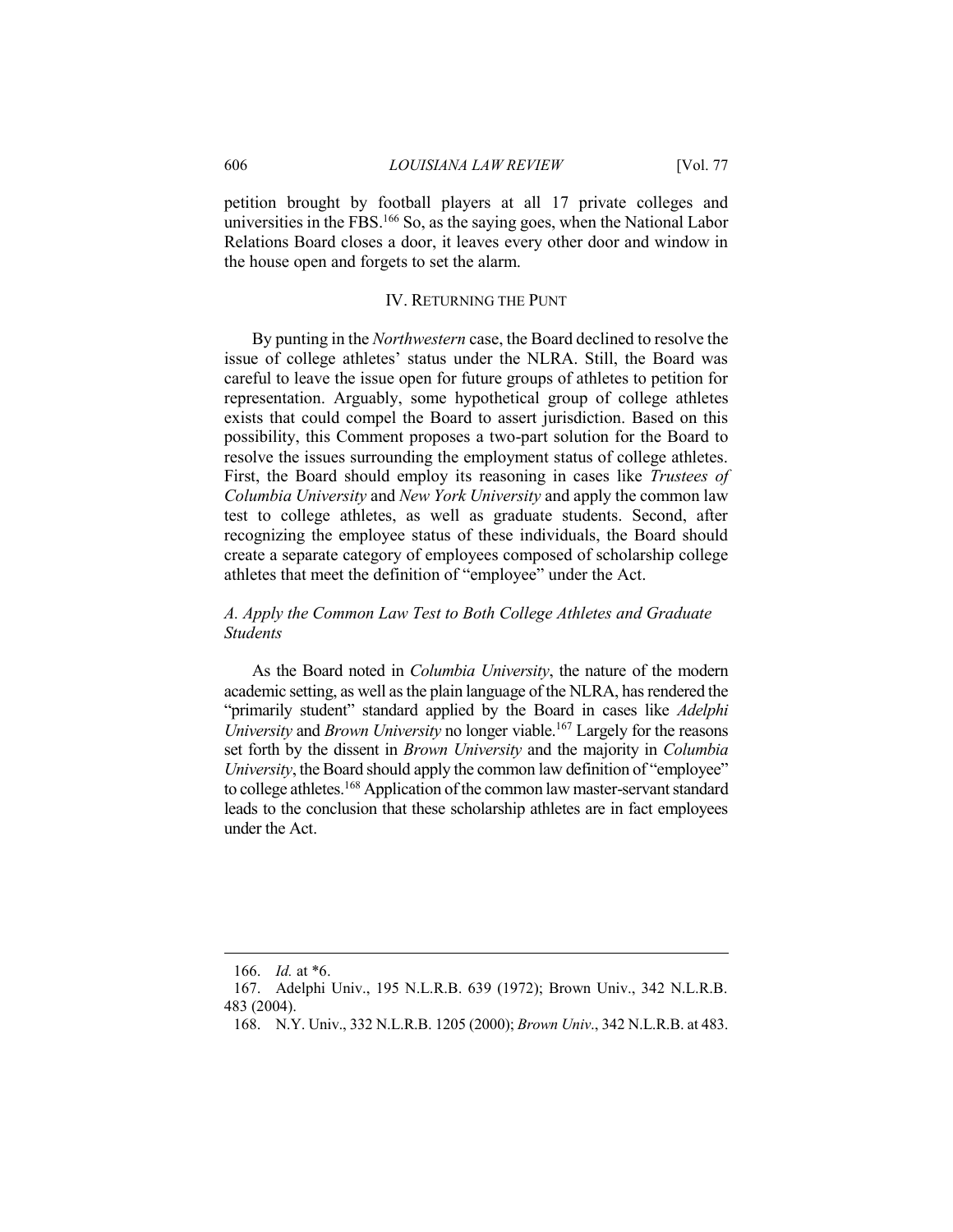## *1. Contemporary Academic Reality*

The landscape of colleges and universities is much different than when the Board first considered the status of graduate students under the Act.<sup>169</sup> The academic setting has taken on a different role for many students, operating as both a workplace and an educational environment.<sup>170</sup> Therefore, it is no longer practical to perceive colleges and universities as predominantly academic, and thus exclude students from coverage under the  $NLRA$ <sup>171</sup>

One commentator has discussed the conversion of the academic landscape, considering the development of student bargaining units, and the dissenting members in *Brown University* quoted him at length. <sup>172</sup> This transformation has resulted in individuals who were once unquestionably students taking on the duties once devoted to tenured professors.<sup>173</sup> By restricting individuals who perform similar functions as traditional employees of the university simply because they also happen to be students, the Board took an arcane viewpoint of the educational institution that is no longer the norm of present-day higher education. In *Columbia University*, the Board updated its approach and now embraces this contemporary role of educational institutions, at least as it applies to graduate students.<sup>174</sup>

#### *2. Clear Statutory Language*

In *Brown University*, the majority excluded graduate students based on the fact that their relationship with the university was "primarily educational."<sup>175</sup> In *Columbia University*, the Board held that excluding individuals from coverage under the Act purely based on their simultaneous status as students is inconsistent with the broad interpretation of section 2(3) that both the Board and the Supreme Court have adhered to for decades.<sup>176</sup> For the purposes of the National Labor Relations Act, an employee is "any

<sup>169.</sup> *See Brown Univ.*, 342 N.L.R.B. at 497.

<sup>170.</sup> *See* Trustees of Columbia Univ., 364 N.L.R.B. No. 90, at \*4 (Aug. 23, 2016).

<sup>171.</sup> *See, e.g.*, The Leland Stanford Junior Univ., 214 N.L.R.B. 621 (1974).

<sup>172.</sup> *See Brown Univ.*, 342 N.L.R.B. at 498 (quoting Daniel J. Julius & Patricia J. Gumport, *Graduate Student Unionization: Catalysts and Consequences,* 26 REV. HIGHER EDUC. 187, 191, 196 (2002)).

<sup>173.</sup> Daniel J. Julius & Patricia J. Gumport, *Graduate Student Unionization: Catalysts and Consequences,* 26 REV. HIGHER EDUC. 187, 191, 197 (2002).

<sup>174.</sup> *Trustees of Columbia Univ.*, 364 N.L.R.B. No. 90.

<sup>175.</sup> *Brown Univ.*, 342 N.L.R.B. at 487.

<sup>176.</sup> *Trustees of Columbia Univ.*, 364 N.L.R.B. No. 90, at \*4–6; *see also* NLRB v. Town & Country Elec., Inc., 516 U.S. 85 (1995); Sure-Tan, Inc. v. NLRB, 467 U.S. 883 (1984); Seattle Opera Ass'n, 331 N.L.R.B. 1072 (2000).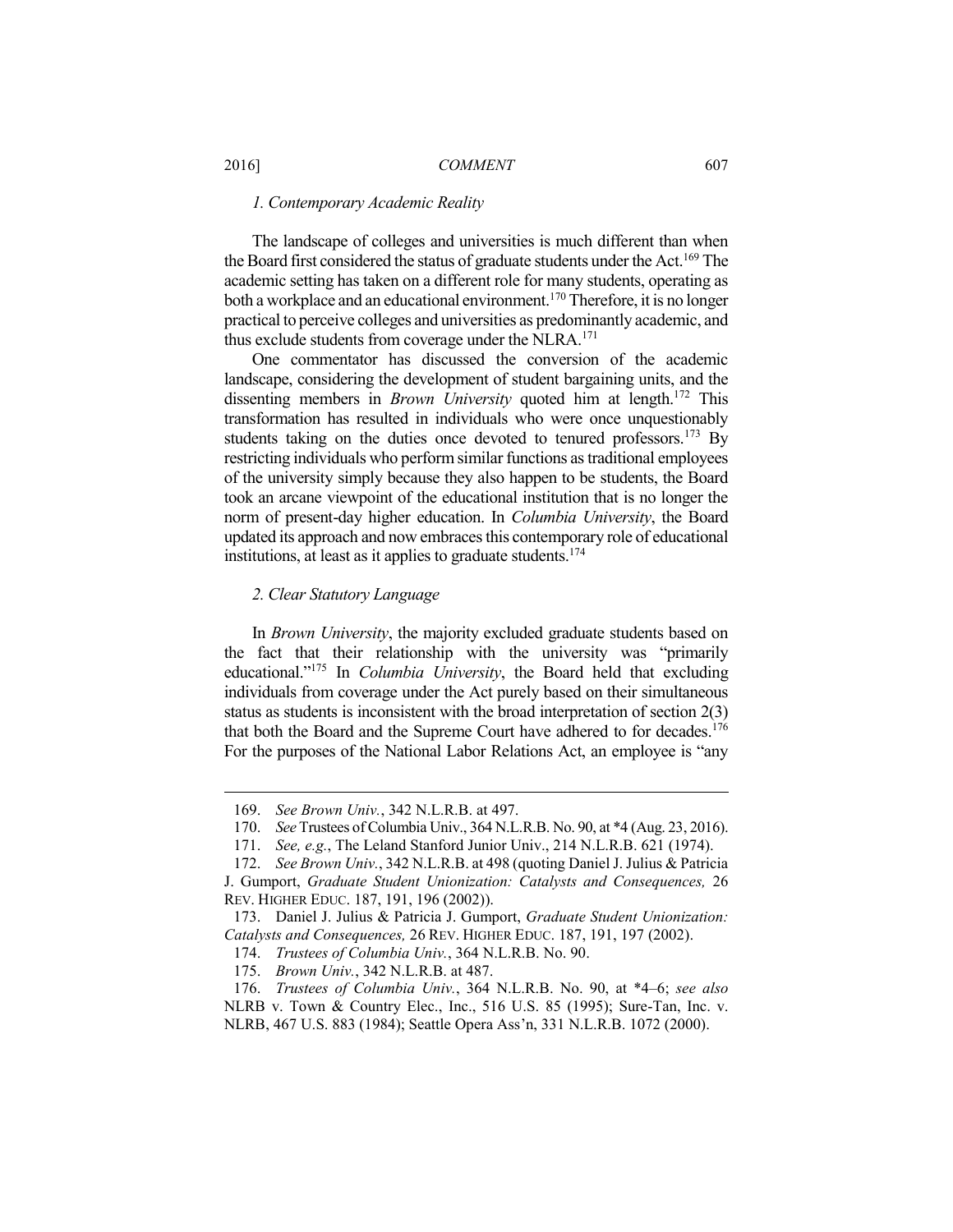employee" not specifically excluded by Congress in section  $2(3)$ .<sup>177</sup> The Act does not exclude statutory employees on the basis that their employment relationship is not the principal relationship with their employer, and accordingly, the Board is restricted from unilaterally making such exclusions.<sup>178</sup>

In *NLRB v. Town & Country Electric, Inc.*, the Supreme Court found that the broad interpretation of the Act's definition of employee seemed to echo the scope of the ordinary dictionary definition.<sup>179</sup> In *Sure-Tan, Inc. v. NLRB*, the Court found the scope of section 2(3) "striking" and "squarely appl[ying] to 'any employee'" with the exception of the specific exclusions listed in the Act.<sup>180</sup> The Board has followed the Court's interpretation and given a broad reading of the definition of employee.<sup>181</sup> In *Sundland Construction Co.*, the Board reiterated that the statute applied in the absence of express exclusion.<sup>182</sup> Because the Act does not expressly exclude college athletes, and because the Board now recognizes that graduate students can be employees under the Act, the Board should adhere to the plain language of section 2(3), which reflects the common law master-servant relationship.

#### *B. Under the Common Law, Scholarship Athletes Are Employees*

Commentators have applied the common law master-servant test to college athletes and have almost invariably found that scholarship athletes are employees under the common law.<sup>183</sup> In *Northwestern University*, the

179. *Town & Country Elec., Inc.*, 516 U.S. at 90 (quoting the dictionary definition of employee as including "any person who works for another in return for financial or other compensation").

<sup>177.</sup> *See* 29 U.S.C. § 152(3) (2012).

<sup>178.</sup> *See Trustees of Columbia Univ.*, 364 N.L.R.B. No. 90, at \*6 ("The fundamental error of the *Brown University* Board was to frame the issue of statutory coverage not in terms of the existence of an employment relationship, but rather on whether some other relationship between the employee and the employer is the primary one [...]."); *see also Brown Univ.*, 342 N.L.R.B. at 496 ("Absent compelling indications of Congressional intent, the Board simply is not free to create an exclusion from the Act's coverage for a category of workers who meet the literal statutory definition of employees.").

<sup>180.</sup> *Sure-Tan, Inc.*, 467 U.S. at 891.

<sup>181.</sup> *See, e.g.*, Sundland Constr. Co., 309 N.L.R.B. 1224, 1226 (1992).

<sup>182.</sup> *Id.* ("Under the well settled principle of statutory construction—expressio unius est exclusio alterius—only these enumerated classifications are excluded from the definition of 'employee.'").

<sup>183.</sup> *See, e.g.*, Robert A. McCormick & Amy Christian McCormick, *The Myth of the Student-Athlete: The College Athlete as Employee*, 81 WASH. L. REV. 71, 97–117 (2006) (finding that certain college athletes meet the common law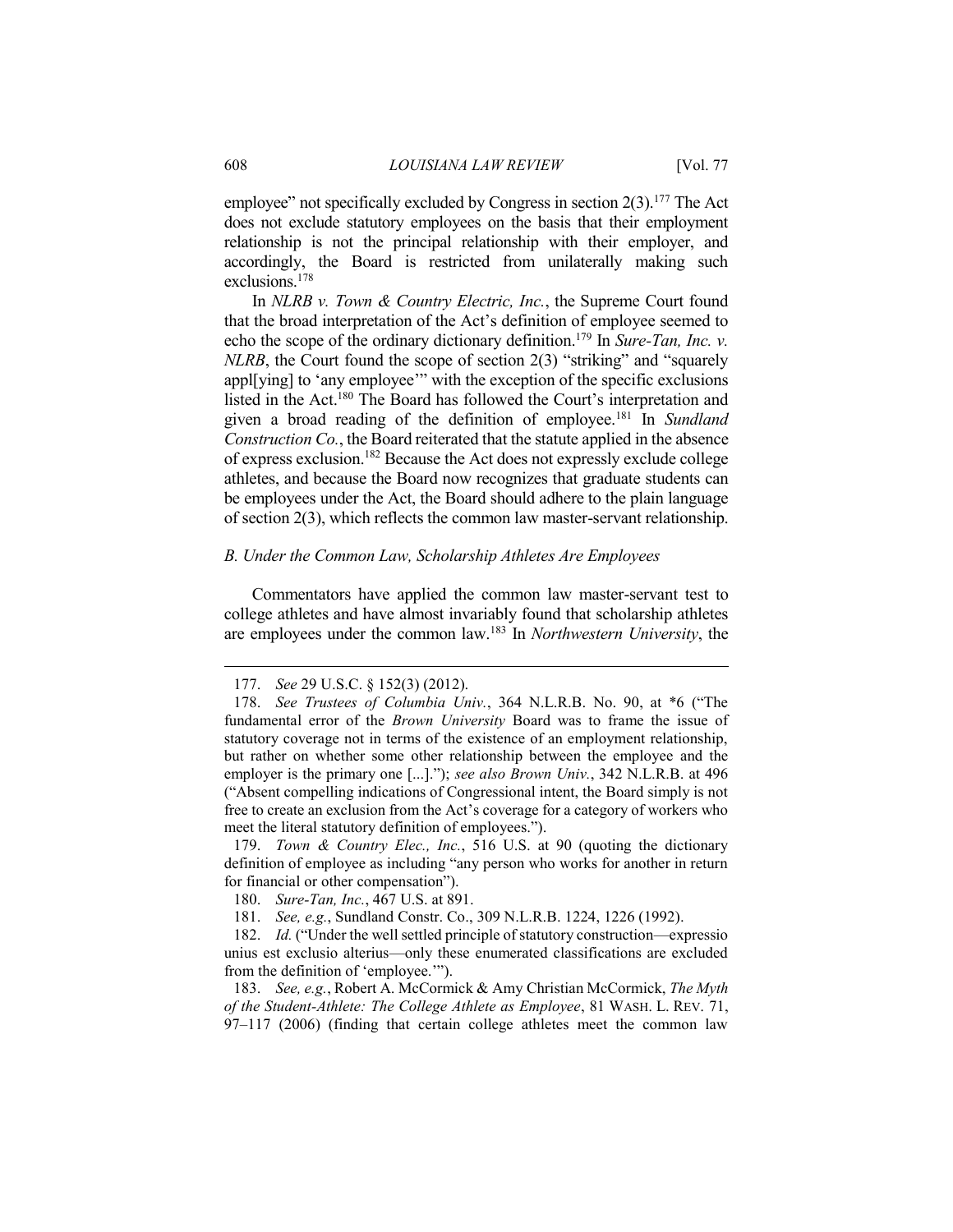regional director explained that, "[u]nder the common law definition, an employee is a person who performs services for another under a contract of hire, subject to another's control or right of control, and in return for payment."<sup>184</sup> Applying this definition to scholarship athletes in revenuegenerating sports at FBS institutions yields the conclusion that these individuals are employees under the common law: they perform services for the obvious benefit of their university under an agreement setting forth their responsibilities and compensation and are subject to the control of their coaches and the university virtually every day while they are employed by the school.<sup>185</sup>

#### *1. The Players Perform Services for their Respective Universities*

From 2003 to 2012, Northwestern's football program generated revenues of approximately \$235 million through ticket sales, television contracts, merchandise sales, and licensing agreements.<sup>186</sup> During the 2012–2013 academic year, the football program generated approximately \$30 million in revenue, while incurring close to \$22 million in expenses.<sup>187</sup> That revenue was derived from ticket sales, Big Ten broadcast contracts, stadium rights, and merchandise sales.<sup>188</sup> The substantial revenue and profits that FBS universities generally collect from fielding a football team demonstrates that scholarship athletes clearly provide services for the benefit of their university.

# *2. The Daily Lives of Scholarship Athletes Are Subject to Strict Control of the University*

The degree of control that FBS universities exercise over scholarship athletes is also detailed in the regional director's opinion in the

standard for "employee"); *see also* William B. Gould IV et al., *Full Court Press:*  Northwestern University*, A New Challenge to the NCAA*, 35 LOY. L.A. ENT. L. REV. 1 (2014) (arguing that scholarship college football players are under the control of the universities and therefore meet the common law definition of employee).

<sup>184.</sup> Northwestern Univ. & College Athletes Players Association, No. 13-RC-121359, 2014 WL 1246914, at \*12 (N.L.R.B. Mar. 26, 2014), *review granted*, 362 N.L.R.B. No. 167 (Apr. 24, 2014) (order).

<sup>185.</sup> *See id.* at \*14.

<sup>186.</sup> *Id.* at \*11 (also finding that the university incurred \$159 million in expenses during this period, for a profit of approximately \$76 million).

<sup>187.</sup> *Id*.

<sup>188.</sup> *Id.*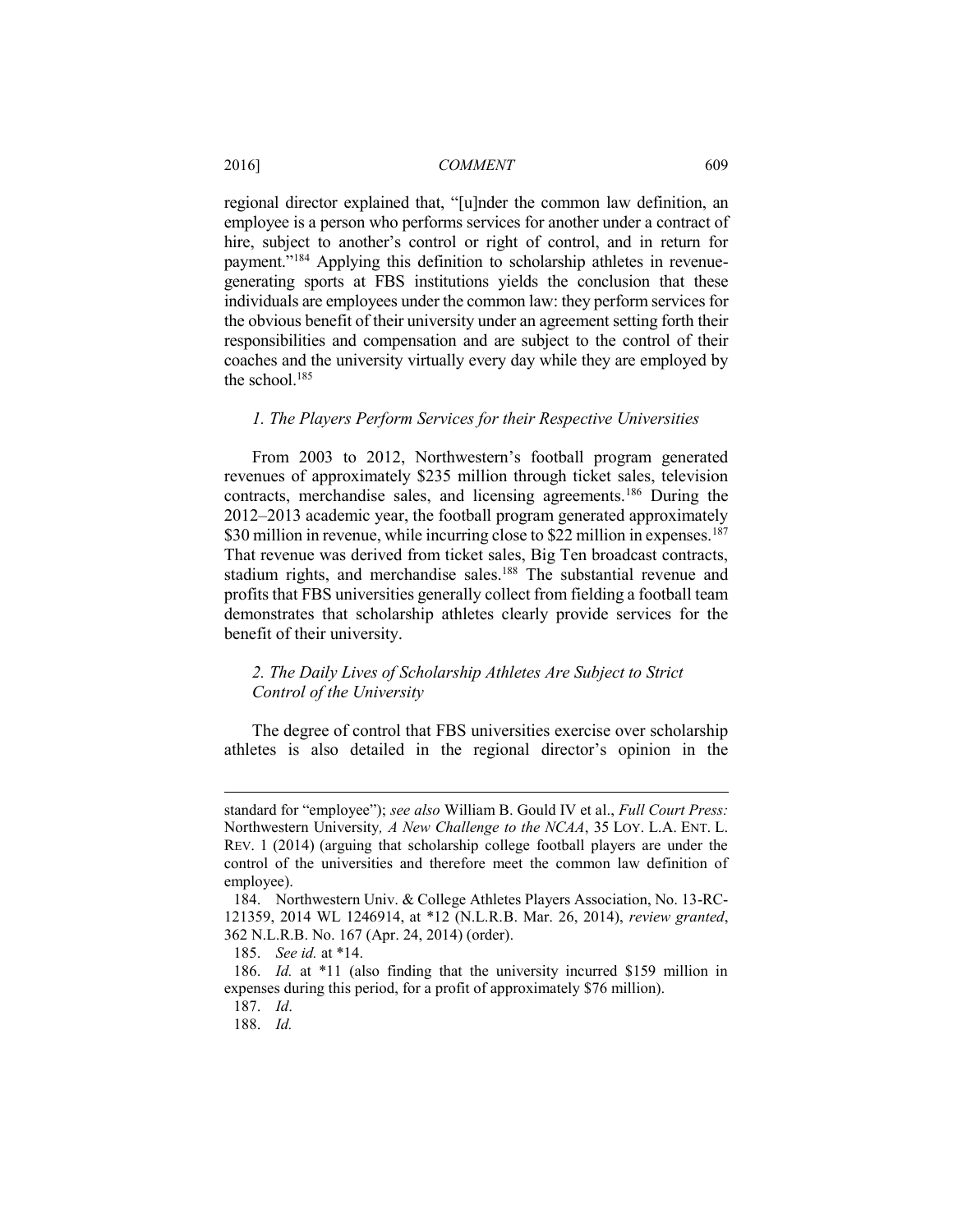Northwestern case.<sup>189</sup> One could argue that the athletes are subject to more control by their universities than any other "traditional" employees of the university, such as faculty members or student library workers. For instance, the players at Northwestern begin training camp approximately six weeks prior to the start of the academic year.<sup>190</sup> From that point until the end of the football season, the players are required to attend anywhere from 40 to 60 hours of football-related duties per week and are usually provided with daily itineraries from the coaching staff.<sup>191</sup>

In addition to football-related activities, the coaches have control over nearly every other aspect of the players' private lives through various rules and regulations, which the players must follow under threat of discipline and loss of scholarship.<sup>192</sup> In just one illustration of such exacting control, players are required to remain within a six-hour radius of campus, even during discretionary weeks, and must submit travel information to their coaches before departing.<sup>193</sup> Commentators have found that scholarship athletes at other FBS institutions are subject to largely similar standards as the players at Northwestern.<sup>194</sup> Based on the facts established in the Northwestern football players' case, one would be hard-pressed to find any other individual on campus whose living arrangements, travel plans, and general day-to-day activities are so closely monitored by university officials.

#### *3. The Athletes' Grant-in-Aid Functions as Compensation*

The grant-in-aid scholarship is provided to the players in return for their athletic services and acts as compensation provided by the universityemployer. The regional director in *Northwestern University* found that the players typically received approximately \$61,000 in scholarship aid per academic year.<sup>195</sup> On top of that, upperclassmen electing to live offcampus were provided a monthly stipend between \$1,200 and \$1,600 to

 $\overline{a}$ 

- 192. *See id.* at \*14.
- 193. *See id.* at \*4, \*14.

194. *See* McCormick & McCormick, *supra* note 183, at 109 (surveying scholarship athletes from multiple FBS institutions and determining that the players are subject to strict control by their universities, similar to the regional director's finding in *Northwestern*).

195. *Northwestern Univ.*, 2014 WL 1246914, at \*2.

<sup>189.</sup> *Id.* at \*15–17.

<sup>190.</sup> *Id.* at \*13.

<sup>191.</sup> *See id.* at \*13–14 (detailing the daily itineraries provided to the players, "which set forth, hour by hour, what football related activities the players are to engage in from as early as 5:45 a.m. until 10:30 p.m.").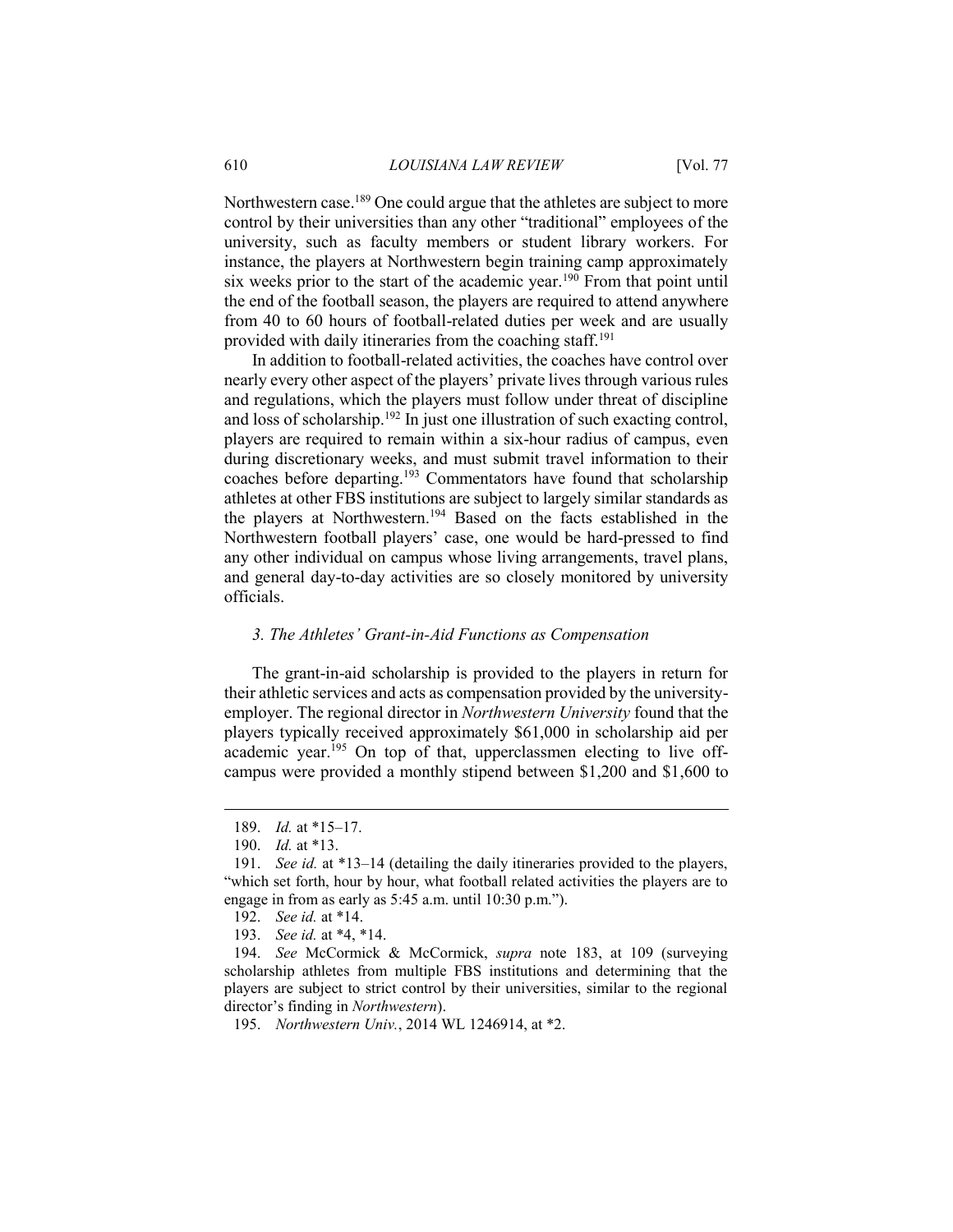cover their living expenses.<sup>196</sup> Although the grants-in-aid are not provided in the traditional form of a paycheck, the scholarship money nonetheless constitutes substantial economic benefit for the players.<sup>197</sup>

Scholars have debated whether the athletic scholarship acts as a form of compensation that meets the common law requirement.<sup>198</sup> At least one commentator has compared the grant-in-aid scholarship to a contract of employment, as the terms of the scholarship set forth the obligations of the athletes and define the resulting economic compensation to be provided.<sup>199</sup> Recent litigation in the Ninth Circuit representing the campaign for the payment of college athletes could also result in major changes to the structure of college athletics.<sup>200</sup> Finally, the fact that the grant-in-aid scholarships are renewable one-year athletic scholarships, rather than guaranteed for four years, establishes the quid-pro-quo nature of this compensation.<sup>201</sup> The valuable services provided by these individuals and the unquestioned control exercised by the coaches and universities, coupled with the compensatory nature of the athletic scholarship, strongly indicates that scholarship college athletes meet the common law masterservant test, as applied by the National Labor Relations Board.

#### *C. Modernization of the "Employee"*

The Board declined to rule on the status of the Northwestern players because any decision would only apply to a small fraction of the relevant labor market.<sup>202</sup> The Board's concern is a legitimate one because the granting of employee status to college athletes would allow the athletes to form unions and collectively bargain with their universities over any number of issues.

# *1. Collective Bargaining is Not Suited for College Athletics*

There are several compelling reasons to preclude college athletes from joining collective bargaining units. As the Board emphasized, granting

<sup>196.</sup> *Id.* 

<sup>197.</sup> *Id.* at \*12.

<sup>198.</sup> *See* McCormick & McCormick, *supra*, note 183, at 108–11.

<sup>199.</sup> *See id.* at 108–09; *see also Northwestern Univ.*, 2014 WL 1246914, at \*13 (detailing the tender offer received and signed by the scholarship athletes when committing to Northwestern).

<sup>200.</sup> *See* Samuel M. Keller v. Elec. Arts Inc., 724 F.3d 1268 (9th Cir. 2013).

<sup>201.</sup> *Northwestern Univ.*, 2014 WL 1246914, at \*14.

<sup>202.</sup> Northwestern Univ. & Coll. Athletes Players Ass'n, 362 N.L.R.B. No. 167, at \*5 (Aug. 17, 2015).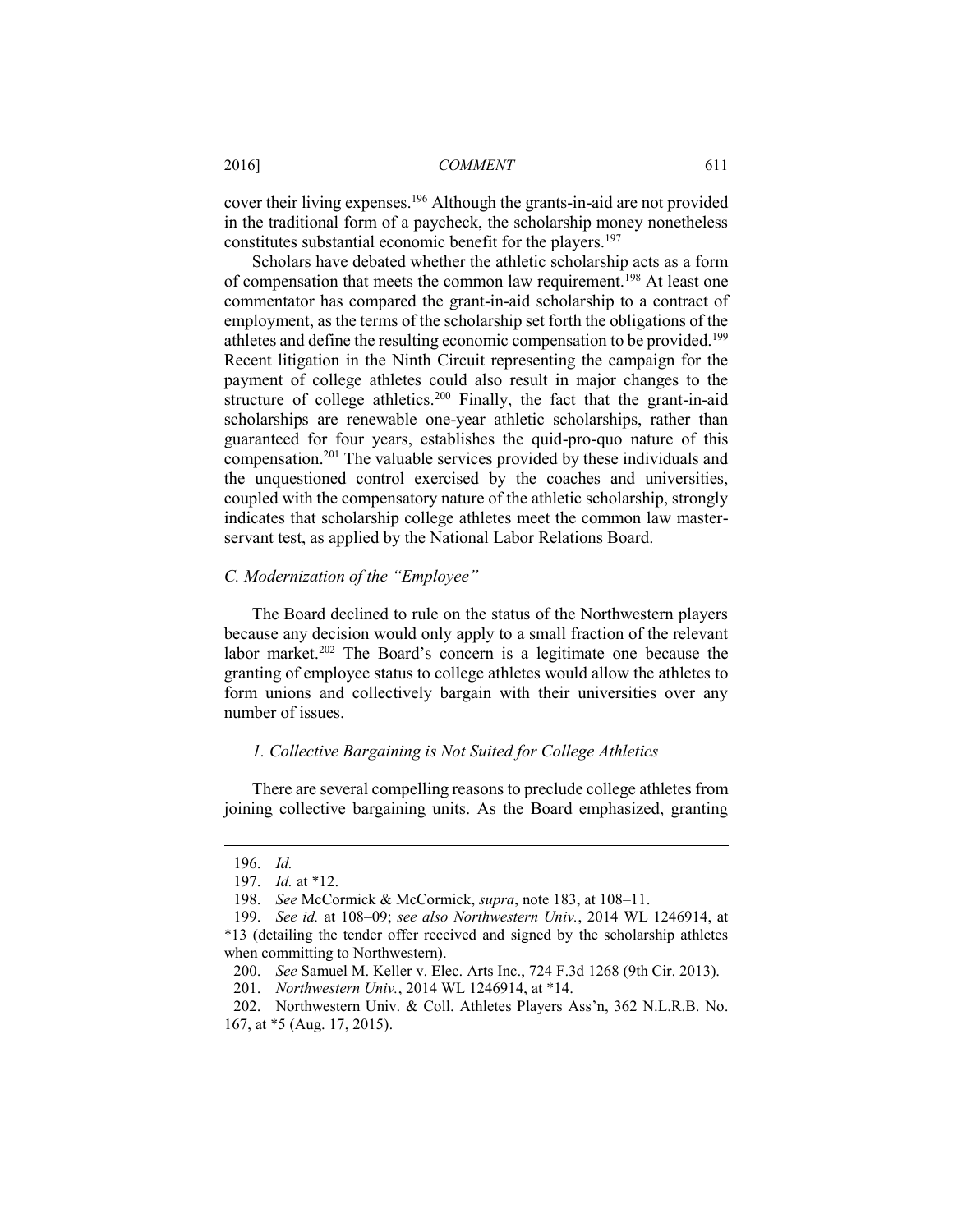college athletes the right to unionize and collectively bargain would put them at an extraordinary advantage compared to their counterparts at public universities in states where athletes are expressly excluded under state labor law.<sup>203</sup> Moreover, college athletes, by definition, are employees of their university only so long as they remain in college—the maximum period that a player could be a member of the union is five years, with many scholarship players leaving much sooner.<sup>204</sup> At the very least, the union would experience a 100% turnover rate in membership every five years. This high turnover rate does not lend itself to collective bargaining, as the demands of union membership could theoretically change every year. Finally, the composition of college football teams in general makes it difficult for any collective bargaining unit to represent the players effectively. The NCAA limits FBS institutions to 85 scholarship players per team.<sup>205</sup> However, teams will often field "walk-on" players who do not receive athletic scholarships, but are nonetheless held to largely similar standards as the scholarship athletes.<sup>206</sup> It is not uncommon for these walkon players to receive substantial playing time alongside scholarship players.<sup>207</sup> Because walk-ons do not receive athletic scholarships, they do not receive compensation for their services and would not meet the common law standard for employees. Consequently, any bargaining unit consisting of college athletes would necessarily exclude walk-ons, who are intimately connected to union members and who would likely be affected by union activities. For these reasons, allowing college athletes to join bargaining units and collectively bargain with their universities would not effectuate the policies of the NLRA.

However, to contend that these individuals are not at all engaged in an employment relationship with their universities would be to turn a blind

207. *Id.*

<sup>203.</sup> *Id.* at \*5–6 (addressing the variance in federal labor law governing Northwestern University compared to state labor law of Ohio and Michigan, which controls public institutions in direct competition with Northwestern).

<sup>204.</sup> Dennis Dodd, *Near-Disastrous Number of Early Entries Declaring for 2016 NFL Draft*, CBS SPORTS (Jan. 18, 2016), http://www.cbssports.com/collegefootball /writer/dennis-dodd/25453509/near-disasterous-number-of-underclassmen-declaring -for-2016-nfl-draft [https://perma.cc/Z3GQ-QD8F].

<sup>205.</sup> Bylaw 15.5.6.1, *reprinted in* NAT'L COLLEGIATE ATHLETIC ASS'N, 2015–16 NCAA DIVISION I MANUAL 203 (2015), http://www.ncaapublications.com/product downloads/D116.pdf [https://perma.cc/AHB4-FP2B].

<sup>206.</sup> Michael Felder, *Examining the Process of Being a College Football Walk-On*, BLEACHER REP. (Apr. 13, 2013), http://bleacherreport.com/articles/1591099 examining-the-process-of-being-a-college-football-walk-on [https://perma.cc/Y4DF-UL35].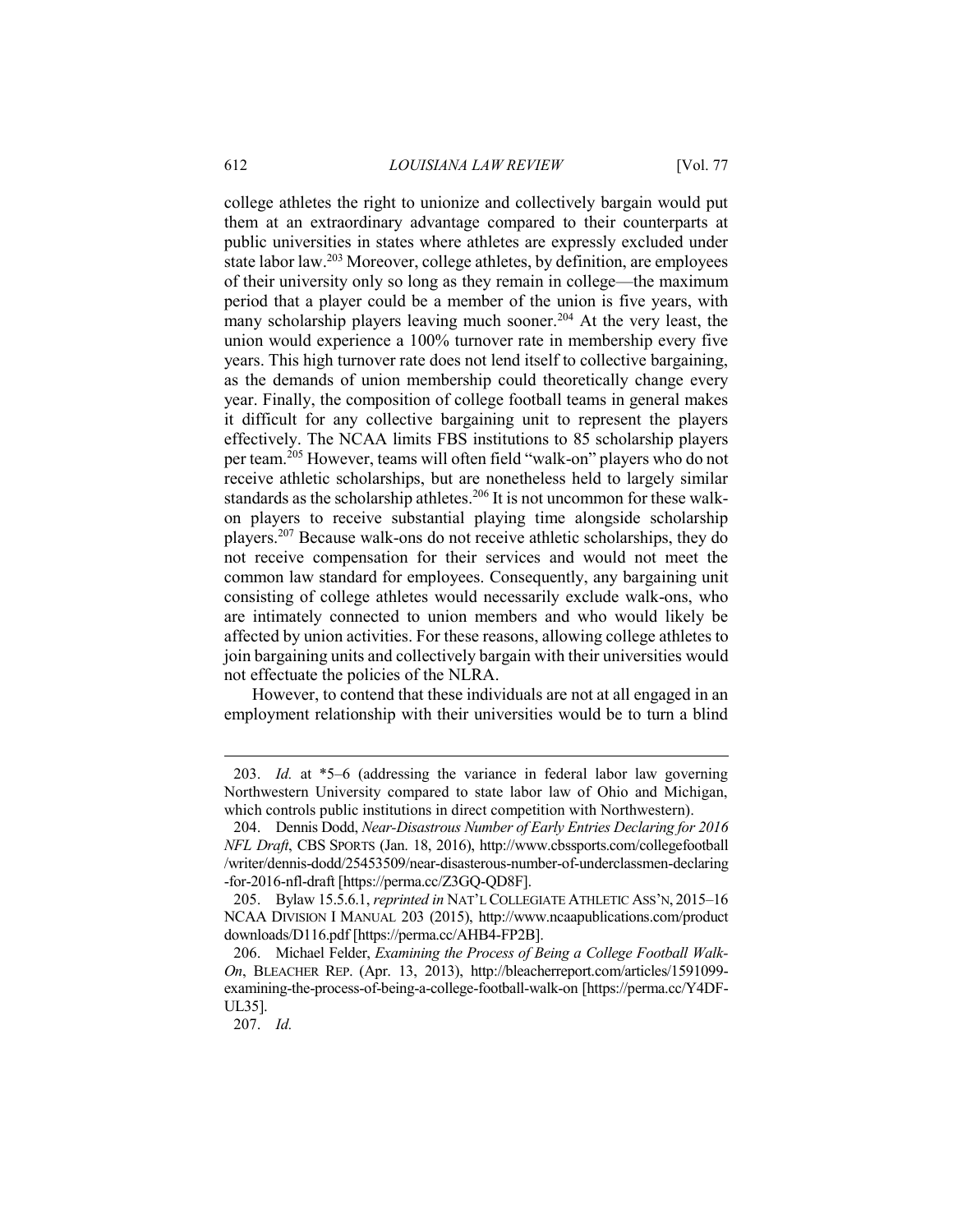eye to the state of present-day college athletics. As outlined above, scholarship athletes in revenue-generating sports meet the common law definition of employee as applied by the NLRB and the Supreme Court.<sup>208</sup> Withholding protection under the NLRA from these individuals would effectively strip them of their rights as employees. College athletes should not be penalized for the nature of their labor market. Instead of taking an "all or nothing" approach to section 7 rights, the Board should recognize a middle ground in which individuals determined to be employees are granted certain protections under the Act, even if they are precluded from joining labor unions and collectively bargaining with their employer.

#### *2. A New Group of Employees*

College athletes possess certain characteristics that distinguish them from traditional employees covered under the Act, making it difficult for the Board to recognize their status as employees.<sup>209</sup> In light of these differences, college athletes should be isolated and incorporated into a separate category of employees. These athlete–employees would be given coverage under the NLRA; however, because of their unique position, athlete–employees would be restricted against forming bargaining units and engaging in collective bargaining with their universities. If athlete– employees were barred from collective bargaining and union activities, then they would not be given an advantage over their opponents at public universities, concerns over high turnover among the employees would be extinguished, and scholarship athletes would not be treated substantially different than their teammates who are not on scholarship. This constraint would thus circumvent many of the Board's policy concerns over granting NLRA coverage to college athletes. $210$ 

Although restricted from collective bargaining, athlete–employees would possess the remaining rights granted by section 7—specifically, the protection of concerted activity for mutual aid and protection.<sup>211</sup> This right would protect athlete–employees against discharge and other retaliatory

<sup>208.</sup> *See supra* Part.IV.B.

<sup>209.</sup> *See supra* Part.IV.C.1 (arguing against unionization of college athletes).

<sup>210.</sup> *See* Northwestern Univ. & Coll. Athletes Players Ass'n, 362 N.L.R.B. No. 167, at \*5 (Aug. 17, 2015).

<sup>211.</sup> *See* 29 U.S.C. § 157 (2012).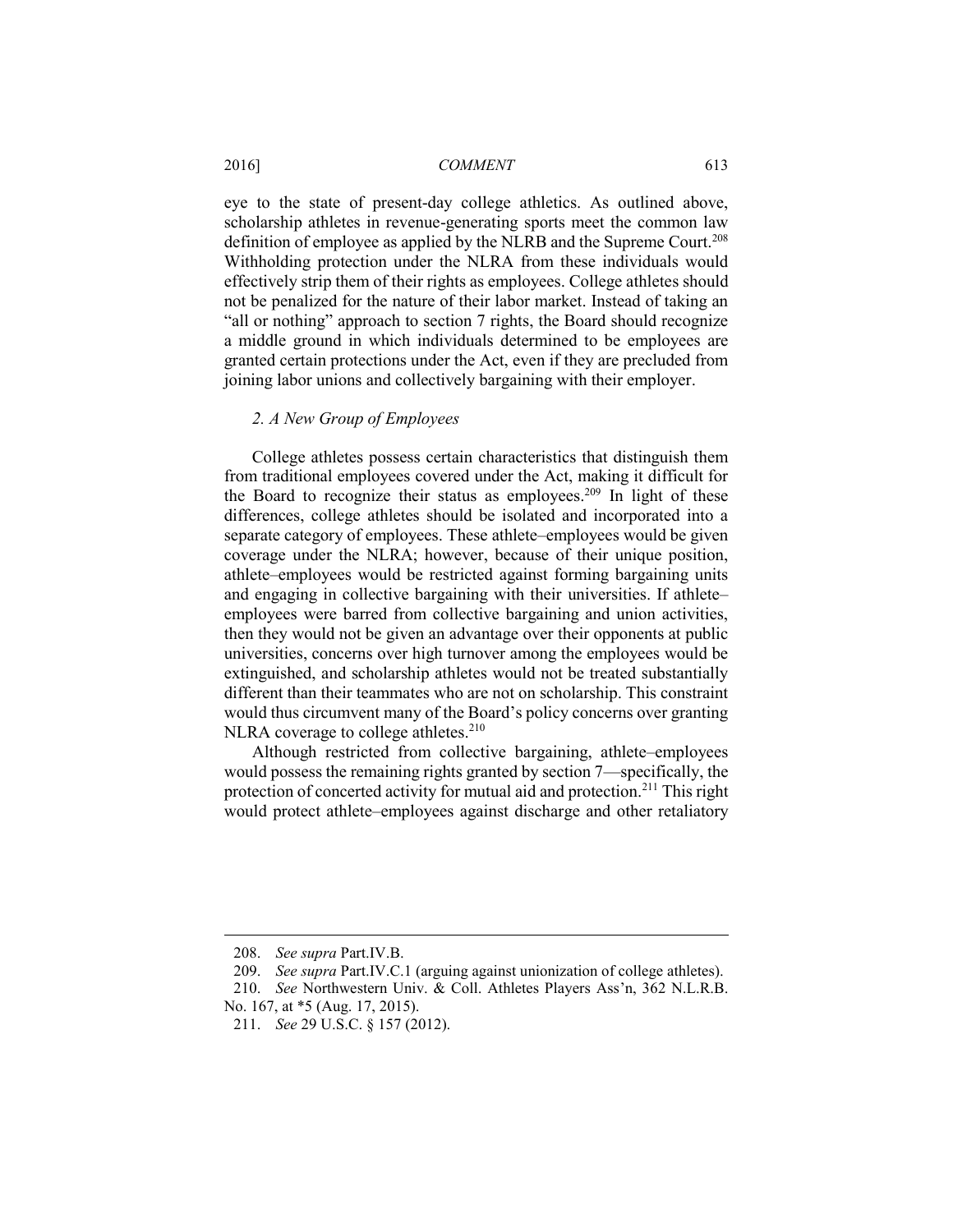actions for activities such as work stoppages, $212$  walkouts, $213$  strikes, $214$  and protests over working conditions.<sup>215</sup> Under this proposal, athlete– employees would be in a better position to protect themselves as statutory employees, while simultaneously avoiding policy concerns of allowing college athletes to collectively bargain.

There are some additional considerations arising from this proposed solution. First, one must consider whether the NLRB even has the authority to make such a change. Then, if the NLRB does have the authority, one must consider by what mechanism this change would be carried out. Because the National Labor Relations Board is an independent agency created by Congress, administrative law will generally govern any action taken by the Board.<sup>216</sup> An administrative agency is generally given broad discretion when reasonably interpreting its own enabling statute.<sup>217</sup> In *Chevron U.S.A., Inc. v. Natural Resources Defense Council, Inc.*, the Supreme Court provided a two-step approach to an agency's interpretation of its enabling statute.<sup>218</sup> First, the reviewing court should determine "whether Congress has directly spoken to the precise question at issue."<sup>219</sup>

213. *See* Charge Card Ass'n v. NLRB, 653 F.2d 272, 275 (6th Cir. 1981) ("A walkout of unorganized employees is a protected activity under the Act . . . .").

214. *See* NLRB v. Rubatex Corp., 601 F.2d 147, 149 (4th Cir. 1979) (finding that a strike is concerted activity within the provision of the NLRA, declaring it an unfair labor practice for an employer to interfere with right of employees to engage in concerted activities for purpose of collective bargaining or other mutual aid or protection); *see also* NLRB v. Imperial Bedding Co., 519 F.2d 1073, 1074– 75 (5th Cir. 1975) (finding a strike in protest of suspension of fellow employee is a protected activity).

215. *See* NLRB v. Long Beach Youth Ctr., Inc., 591 F.2d 1276, 1278 (9th Cir. 1979) (finding work stoppages in protest of working conditions, even by unorganized employees, are protected activities); *see also* Vic Tanny Inter., Inc. v. NLRB 622 F.2d 237, 240–41 (6th Cir. 1980) (finding four unorganized employees who jointly participated in walkout to present job-related grievances to management were engaged in protected activity and employer violated this section when it discharged them, at least in part, because of their walkout).

216. *See* 29 U.S.C. § 153 (2012).

217. *See, e.g.*, NLRB v. Hearst Publ'ns., Inc., 322 U.S. 111, 131 (1944) ("[T]he Board's determination that specified persons are 'employees' under this Act is to be accepted if it has 'warrant in the record' and a reasonable basis in law.").

218. 467 U.S. 837, 842 (1984).

219. *Id.*

<sup>212.</sup> *See* Halstead Metal Prods. v. NLRB, 940 F.2d 66, 70 (4th Cir. 1991) (finding employees who collectively refuse to work in protest over wages, hours, or other working conditions are engaged in concerted activities for mutual aid or protection within meaning of the NLRA and are protected from retaliatory actions taken by employers for participation in or instigation of such activity).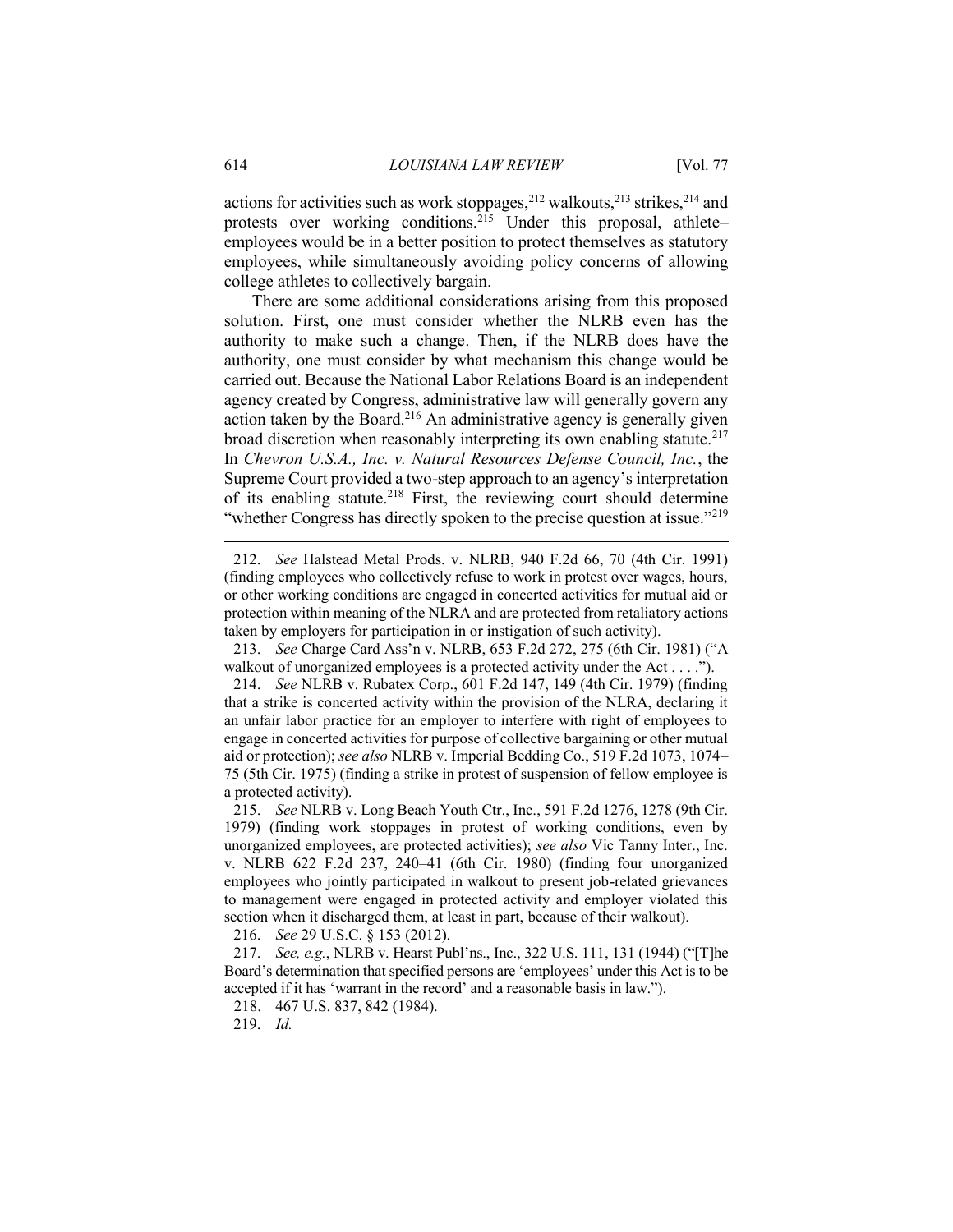Then, if the enabling statute's language is unambiguous, the agency must defer to Congress. However, Congress has a history of granting agencies interpretive leeway by writing relatively ambiguous enabling statutes. Under *Chevron*, if Congress is unclear in its intent, an agency is allowed to essentially fill in the gaps of its own enabling statute.<sup>220</sup> If it is determined that Congress was either silent or unclear, the reviewing court will then determine whether the agency's mandate is reasonable.<sup>221</sup> If so, the court must defer to the agency's action.

Because this proposal requires an interpretation of the NLRA by the Board, any action taken by the NLRB will be reviewed in light of *Chevron*. <sup>222</sup> It could be argued that Congress was unambiguous in section 7 where it identified the rights that all employees "shall have" under the Act.<sup>223</sup> Further, the use of the conjunctive "and" supports the inference that Congress intended to provide an individual with *all* of the rights listed in section 7, provided that the individual was found to be an employee.<sup>224</sup> If a court were to determine that Congress was unambiguous in section 7, this solution would require a congressional amendment to the NLRA.<sup>225</sup> However, if a court found that section 7 was unclear on whether the rights could be divided and parsed, as this solution proposes, then the Board would be given broad deference to take reasonable steps to implement this solution, either through rulemaking or adjudication.<sup>226</sup>

Opponents may also question the substantive influence of this proposal—specifically, whether this solution actually provides the athlete–employee with any rights of significance, considering that the primary benefit of the Act is meant to encourage collective bargaining.<sup>227</sup> Although a prominent benefit of employee protection under the NLRA is the right to self-organization and to collectively bargain, the protections established by this solution should not be discounted. By allowing athlete– employees to engage in concerted activities for their mutual aid and protection, the Board would be providing these individuals with a right that they do not currently possess—the right to walk out. Although under the current structure athletes could conceivably unite for a collective cause, nothing protects these athletes from recourse for doing so. Under this proposal, an athlete's scholarship and position on the team would be

 $\overline{a}$ 

223. *See* 29 U.S.C. § 157 (2012).

225. *See* Chevron U.S.A., Inc. v. Nat. Res. Def. Council, Inc., 467 U.S. 837 (1984).

227. *See supra* Part I.

<sup>220.</sup> *See id.* at 843.

<sup>221.</sup> *Id.* at 844.

<sup>222.</sup> *See id.*

<sup>224.</sup> *See id.*

<sup>226.</sup> *See id.*